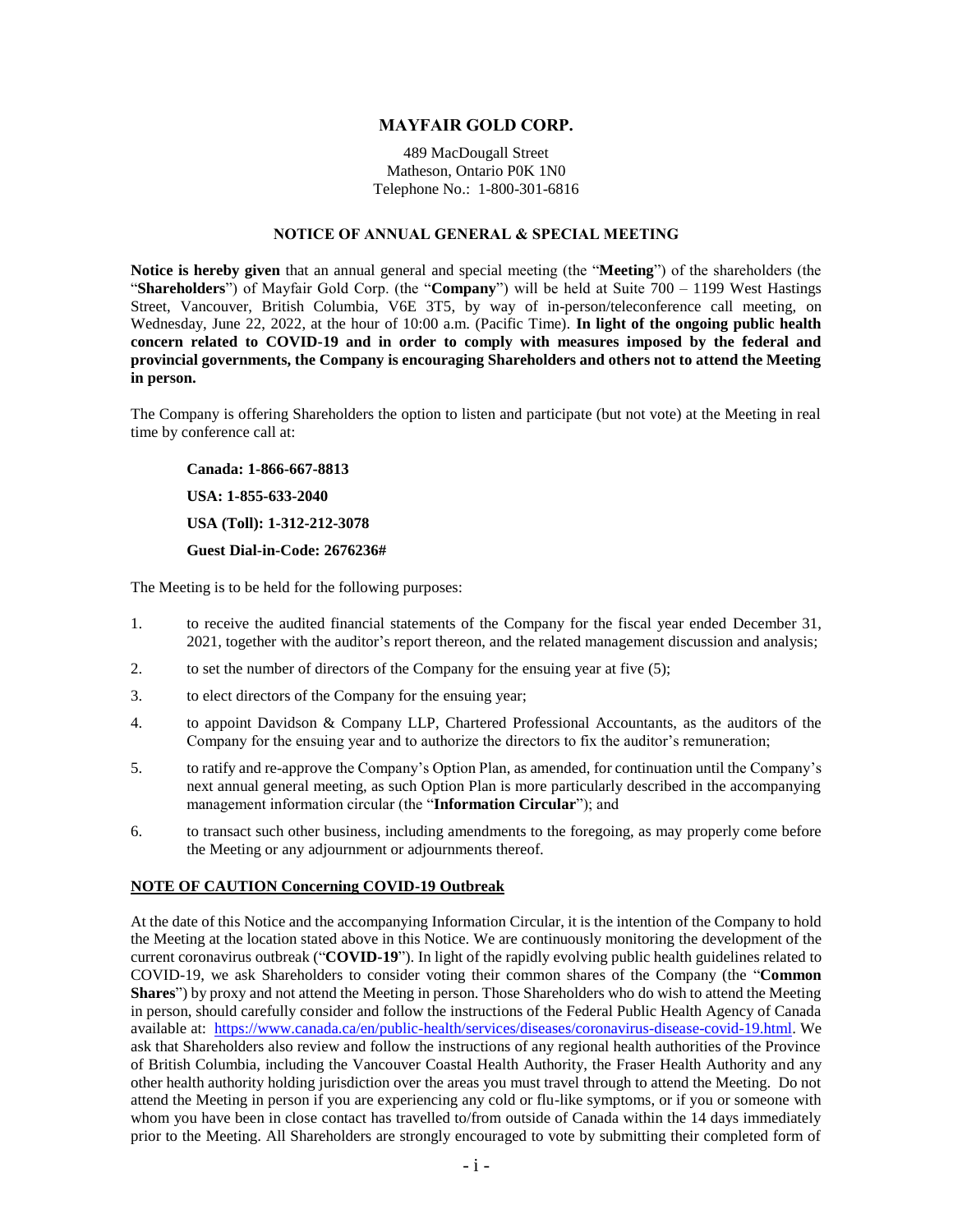proxy (or voting instruction form) prior to the Meeting by one of the means described in the Information Circular accompanying this Notice.

The Company reserves the right to take any additional pre-cautionary measures deemed to be appropriate, necessary or advisable in relation to the Meeting in response to further developments in the COVID-19 outbreak, including: (i) holding the Meeting virtually or by providing a webcast of the Meeting; (ii) hosting the Meeting solely by means of remote communication; (iii) changing the Meeting date and/or changing the means of holding the Meeting; (iv) denying access to persons who exhibit cold or flu-like symptoms, or who have, or have been in close contact with someone who has, travelled to/from outside of Canada within the 14 days immediately prior to the Meeting; and (v) such other measures as may be recommended by public health authorities in connection with gatherings of persons such as the Meeting. Should any such changes to the Meeting format occur, the Company will announce any and all of these changes by way of news release, which will be filed under the Company's profile on SEDAR. We strongly recommend you check the Company's SEDAR profile prior to the Meeting for the most current information. In the event of any changes to the Meeting format due to COVID-19, the Company will not prepare or mail amended Meeting proxy materials.

# **THE BOARD OF DIRECTORS AND MANAGEMENT REQUEST ALL SHAREHOLDERS VOTE BY PROXY AND NOT ATTEND THE MEETING IN PERSON.**

In order to be valid and acted upon at the Meeting, proxies must be received no later than 10:00 a.m. (Pacific Time) on Monday, June 20, 2022 or not less than 48 hours (excluding Saturdays, Sundays and statutory holidays) before the time for holding the Meeting or any postponement(s) or adjournment(s) thereof. Failure to so deposit a form of proxy will result in its invalidation. Notwithstanding the foregoing, the chair of the Meeting has the discretion to accept proxies received after such deadline.

An Information Circular accompanies this Notice. The Information Circular contains details of matters to be considered at the Meeting. No other matters are contemplated, however any permitted amendment to or variation of any matter identified in this Notice may properly be considered at the Meeting. The Meeting may also consider the transaction of such other business as may properly come before the Meeting or any adjournment thereof.

The audited financial statements for the fiscal year ended December 31, 2021 and the report of the auditor thereon will be made available at the Meeting and are available on [www.sedar.com.](http://www.sedar.com/)

Registered Shareholders who are unable to attend the Meeting in person and who wish to ensure that their Common Shares will be voted at the Meeting are requested to complete, date and sign the enclosed form of proxy, or another suitable form of proxy and deliver it in accordance with the instructions set out in the form of proxy and in the Information Circular.

Non-registered Shareholders who plan to attend the Meeting must follow the instructions set out in the form of proxy or voting instruction form to ensure that their Common Shares will be voted at the Meeting. If you hold your Common Shares in a brokerage account, you are a non-registered Shareholder.

**Shareholders who wish to attend the Meeting in person must call Max Pinsky Personal Law Corporation (604) 689-9930 at least 48 hours prior to the date of the Meeting for further instructions on in-person attendance procedures.**

**DATED** at Vancouver, British Columbia, as of this 18th day of May, 2022.

## **BY ORDER OF THE BOARD**

*"Patrick Evans"*

**Patrick Evans President and Chief Executive Officer**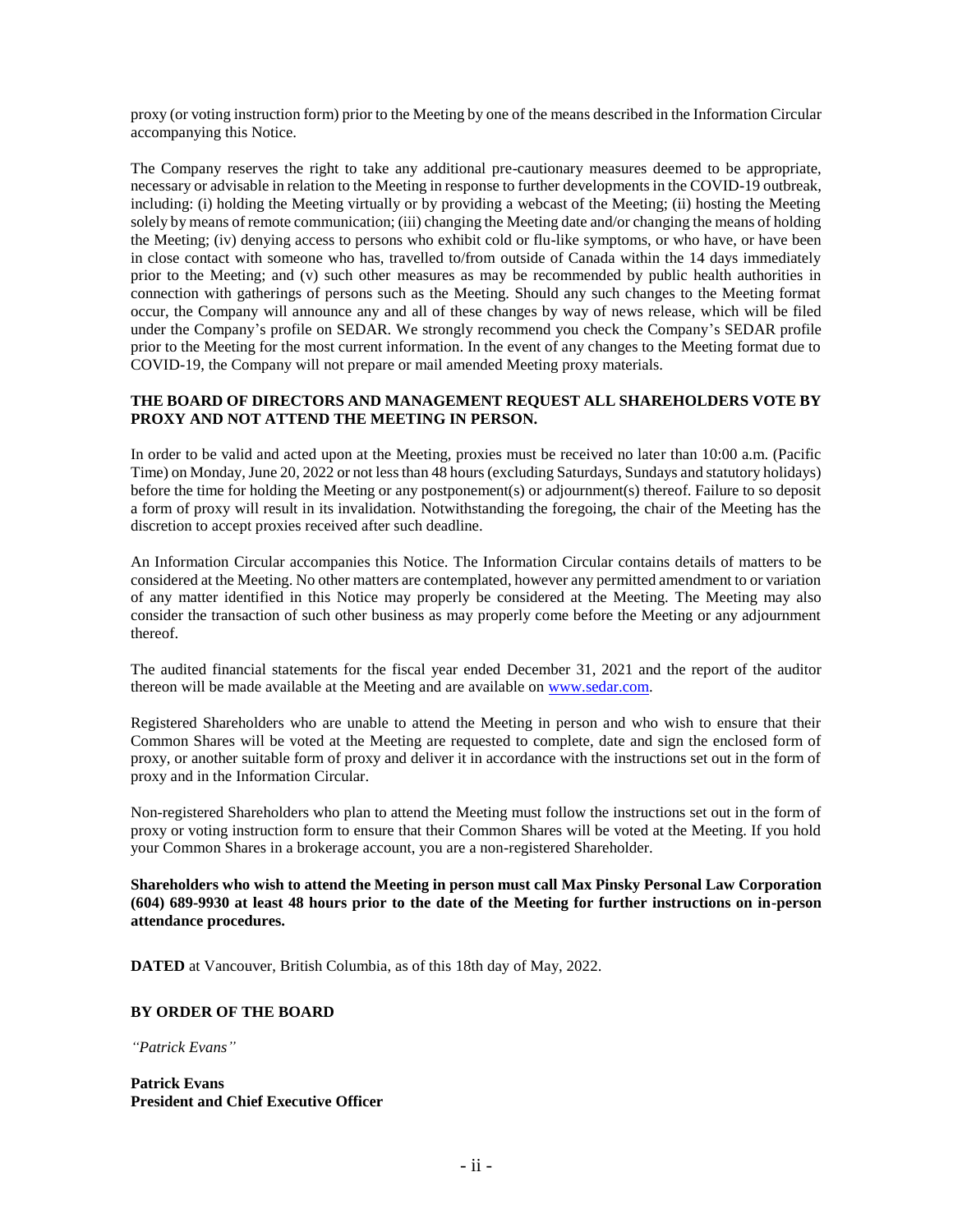## **MAYFAIR GOLD CORP.**

489 MacDougall Street Matheson, Ontario P0K 1N0 Telephone No.: 1-800-301-6816

### **INFORMATION CIRCULAR**

as at May 18, 2022 *(except as otherwise indicated)*

**This Information Circular is furnished in connection with the solicitation of proxies by the management of Mayfair Gold Corp. for use at the annual general & special meeting (the "Meeting") of its shareholders (the "Shareholders") to be held on Wednesday, June 22, 2022 at the time and place and for the purposes set forth in the accompanying notice of Meeting.** 

In this Information Circular, references to "the **Company**", "we" and "our" refer to **Mayfair Gold Corp.**  "**Common Shares**" means common shares in the capital of the Company. "**Beneficial Shareholders**" means shareholders who do not hold Common Shares in their own name and "**intermediaries**" refers to brokers, investment firms, clearing houses and similar entities that own securities on behalf of Beneficial Shareholders. "**Registered Shareholder**" means the person whose name appears on the central securities register maintained by or on behalf of the Company and who holds Common Shares in his or her own name.

### **GENERAL PROXY INFORMATION**

#### **Solicitation of Proxies**

The solicitation of proxies will be primarily by mail, but proxies may be solicited personally or by telephone by directors, officers and regular employees of the Company. The Company will bear all costs of this solicitation. We have arranged for intermediaries to forward the meeting materials to beneficial owners of the Common Shares held of record by those intermediaries and we may reimburse the intermediaries for their reasonable fees and disbursements in that regard.

## **Appointment of Proxyholders**

The individuals named in the accompanying form of proxy (the "**Proxy**") are officers and/or directors of the Company. **If you are a Shareholder entitled to vote at the Meeting, you have the right to appoint a person or company other than either of the persons designated in the Proxy, who need not be a Shareholder, to attend and act for you and on your behalf at the Meeting. You may do so either by inserting the name of that other person in the blank space provided in the Proxy or by completing and delivering another suitable form of proxy.**

## **Voting by Proxyholder**

The persons named in the Proxy will vote or withhold from voting the Common Shares represented thereby in accordance with your instructions on any ballot that may be called for. If you specify a choice with respect to any matter to be acted upon, your Common Shares will be voted accordingly. The Proxy confers discretionary authority on the persons named therein with respect to:

- (a) each matter or group of matters identified therein for which a choice is not specified, other than the appointment of an auditor and the election of directors,
- (b) any amendment to or variation of any matter identified therein, and
- (c) any other matter that properly comes before the Meeting.

## **In respect of a matter for which a choice is not specified in the Proxy, the persons named in the Proxy will vote the Common Shares represented by the Proxy for the approval of such matter.**

### **Registered Shareholders**

Registered Shareholders may wish to vote by proxy whether or not they are able to attend the Meeting in person. Registered Shareholders electing to submit a proxy may do so by choosing one of the following methods: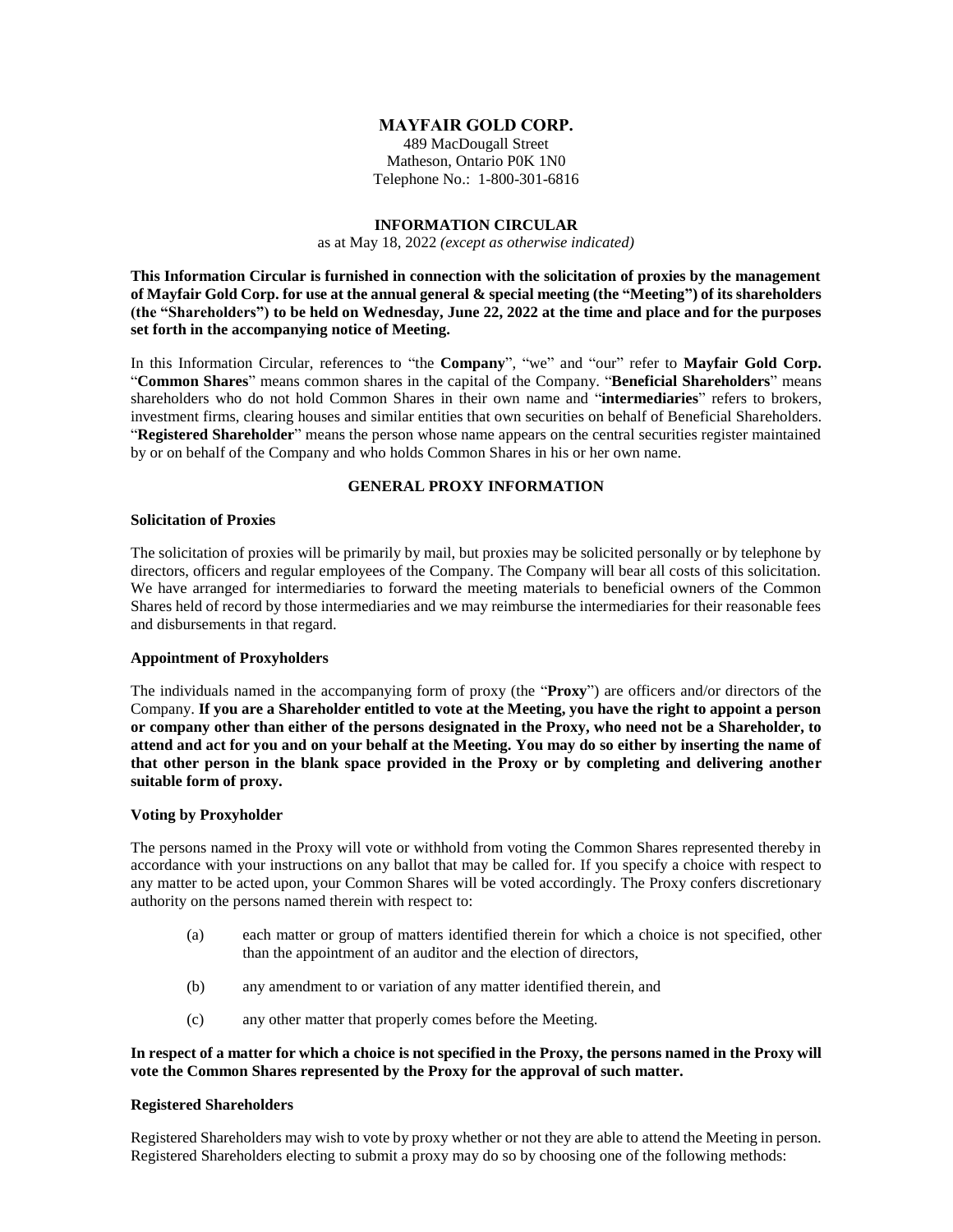- (a) complete, date and sign the enclosed Proxy and return it to the Company's transfer agent, Computershare Investor Services Inc. ("**Computershare**"), by fax within North America at 1-866-249-7775, outside North America at (416) 263-9524, or by mail or by hand to the 8th Floor, 100 University Avenue, Toronto, Ontario, M5J 2Y1;
- (b) use a touch-tone phone to transmit voting choices to the toll-free number given in the Proxy. Registered Shareholders must follow the instructions of the voice response system and refer to the Proxy for the toll-free number, the holder's account number and the Proxy access number; or
- (c) log onto Computershare's website at www.investorvote.com. Registered Shareholders must follow the instructions provided on the website and refer to Proxy for the holder's account number and the Proxy access number.

In either case you must ensure the Proxy is received at least 48 hours (excluding Saturdays, Sundays and statutory holidays) before the Meeting or the adjournment thereof. Failure to complete or deposit the Proxy properly may result in its invalidation. The time limit for the deposit of proxies may be waived by the Company's board of directors (the "**Board**") at its discretion without notice. **Please note that in order to vote your Common Shares in person at the Meeting, you must attend the Meeting and register with the scrutineer before the Meeting. If you have already submitted a Proxy, but choose to change your method of voting and attend the Meeting to vote, then you should register with the scrutineer before the Meeting and inform them that your previously submitted Proxy is revoked and that you personally will vote your Common Shares at the Meeting.**

### **Beneficial Shareholders**

**The following information is of significant importance to Shareholders who do not hold Common Shares in their own name.** Beneficial Shareholders should note the only proxies that can be recognized and acted upon at the Meeting are those deposited by Registered Shareholders (those whose names appear on the records of the Company as the registered holders of Common Shares) or as set out in the following disclosure.

If Common Shares are listed in an account statement provided to a Shareholder by a broker, then in almost all cases those Common Shares will not be registered in the Shareholder's name on the records of the Company. Such Common Shares will more likely be registered under the name of the Shareholder's broker or an agent of that broker. In Canada, the vast majority of such Common Shares are registered under the name of CDS & Co. (the registration name for The Canadian Depository for Securities Limited, which acts as nominee for many Canadian brokerage firms). In the United States of America (the "**U.S.**" or the "**United States**") the vast majority of such Common Shares are registered under the name of Cede & Co. as nominee for The Depository Trust Company (which acts as depository for many U.S. brokerage firms and custodian banks).

Intermediaries are required to seek voting instructions from Beneficial Shareholders in advance of shareholders' meetings. Every intermediary has its own mailing procedures and provides its own return instructions to clients.

There are two kinds of Beneficial Shareholders - those who object to their name being made known to the issuers of securities which they own (called "**OBOs**" for *"Objecting Beneficial Owners"*) and those who do not object to the issuers of the securities they own knowing who they are (called "**NOBOs**" for *"Non-Objecting Beneficial Owners"*).

These securityholder materials are sent to both registered and non-registered (beneficial) owners of the securities of the Company. If you are a non-registered owner, and the Company or its agent sent these materials directly to you, your name, address and information about your holdings of securities, were obtained in accordance with applicable securities regulatory requirements from the intermediary holding securities on your behalf.

Beneficial Shareholders who are OBOs should follow the instructions of their intermediary carefully to ensure that their Common Shares are voted at the Meeting.

The form of proxy supplied to you by your broker will be similar to the Proxy provided to Registered Shareholders by the Company. However, its purpose is limited to instructing the intermediary on how to vote on your behalf. Most brokers now delegate responsibility for obtaining instructions from clients to Broadridge Financial Solutions Inc. ("**Broadridge**") in Canada and in the United States. Broadridge mails a Voting Instruction Form ("**VIF**") in lieu of a proxy provided by the Company. The VIF will name the same persons as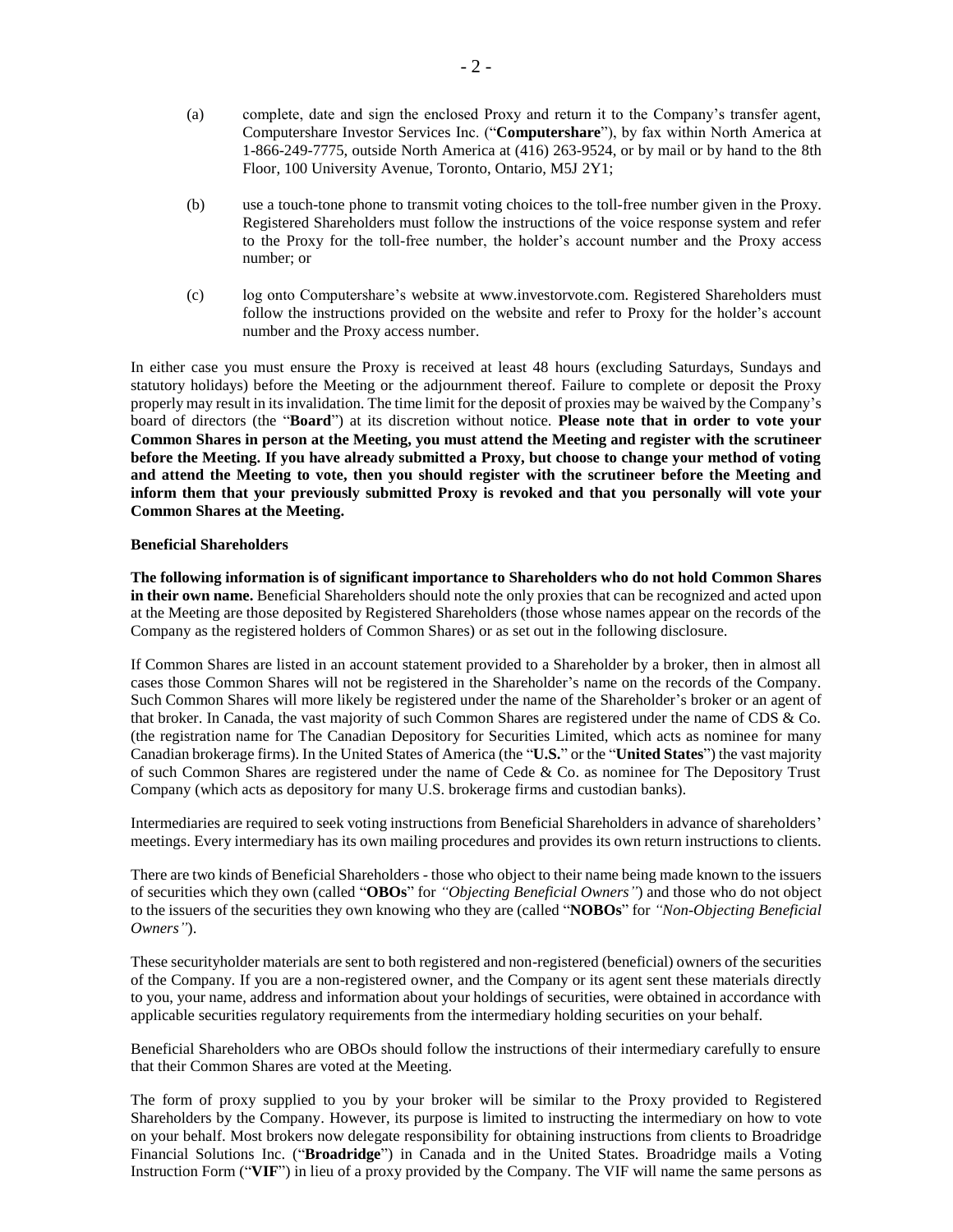the Company's Proxy to represent you at the Meeting. You have the right to appoint a person (who need not be a Beneficial Shareholder of the Company), different from the persons designated in the VIF, to represent your Common Shares at the Meeting, and that person may be you. To exercise this right, insert the name of your desired representative (which may be you) in the blank space provided in the VIF. Once you have completed and signed your VIF return it to Broadridge by mail or facsimile, or deliver your voting instructions to Broadridge by phone or via the internet, in accordance with Broadridge's instructions. Broadridge tabulates the results of all instructions received and provides appropriate instructions respecting the voting of Common Shares to be represented at the Meeting. **If you receive a VIF from Broadridge, it must be completed and returned to Broadridge, in accordance with Broadridge's instructions, well in advance of the Meeting in order to: (a) have your Common Shares voted at the Meeting as per your instructions; or (b) have an alternate representative chosen by you duly appointed to attend and vote your Common Shares at the Meeting.**

### **Notice to Shareholders in the United States**

The solicitation of proxies involves securities of an issuer located in Canada and is being effected in accordance with the corporate laws of the Province of British Columbia, Canada and securities laws of the provinces of Canada. The proxy solicitation rules under the United States *Securities Exchange Act of 1934*, as amended, are not applicable to the Company or this solicitation, and this solicitation has been prepared in accordance with the disclosure requirements of the securities laws of the provinces of Canada. Shareholders should be aware that disclosure requirements under the securities laws of the provinces of Canada differ from the disclosure requirements under United States securities laws.

The enforcement by Shareholders of civil liabilities under United States federal securities laws may be affected adversely by the fact that the Company is incorporated under the *Business Corporations Act* (British Columbia) (the "**BCBCA**"), as amended, certain of its directors and its executive officers are residents of Canada and a substantial portion of its assets and the assets of such persons are located outside the United States. Shareholders may not be able to sue a foreign company or its officers or directors in a foreign court for violations of United States federal securities laws. It may be difficult to compel a foreign company and its officers and directors to subject themselves to a judgment by a United States court.

### **Revocation of Proxies**

In addition to revocation in any other manner permitted by law, a Registered Shareholder who has given a Proxy may revoke it by:

- 1. executing a Proxy bearing a later date or by executing a valid notice of revocation, either of the foregoing to be executed by the Registered Shareholder or the Registered Shareholder's authorized attorney in writing, or, if the Shareholder is a corporation, under its corporate seal by an officer or duly authorized attorney, and by delivering the Proxy bearing a later date to Computershare or at the address of the registered office of the Company at 700-1199 West Hastings Street, Vancouver, British Columbia, V6E 3T5, at any time up to and including the last business day that precedes the day of the Meeting or, if the Meeting is adjourned, the last business day that precedes any reconvening thereof, or to the chairman of the Meeting on the day of the Meeting or any reconvening thereof, or in any other manner provided by law, or
- 2. personally attending the Meeting and voting the Registered Shareholder's Common Shares.

A revocation of a Proxy will not affect a matter on which a vote is taken before the revocation.

#### **INTEREST OF CERTAIN PERSONS OR COMPANIES IN MATTERS TO BE ACTED UPON**

No director or executive officer of the Company, or any person who has held such a position since the beginning of the last completed financial year of the Company, nor any nominee for election as a director of the Company, nor any associate or affiliate of the foregoing persons, has any substantial or material interest, direct or indirect, by way of beneficial ownership of securities or otherwise, in any matter to be acted on at the Meeting other than the election of directors, as further described below.

# **VOTING SECURITIES AND PRINCIPAL HOLDERS OF VOTING SECURITIES**

The Company was incorporated under the *Business Corporations Act* (British Columbia) on July 30, 2019 and began trading on the TSX Venture Exchange (the "**TSXV**") on March 22, 2021 under the stock symbol "MFG".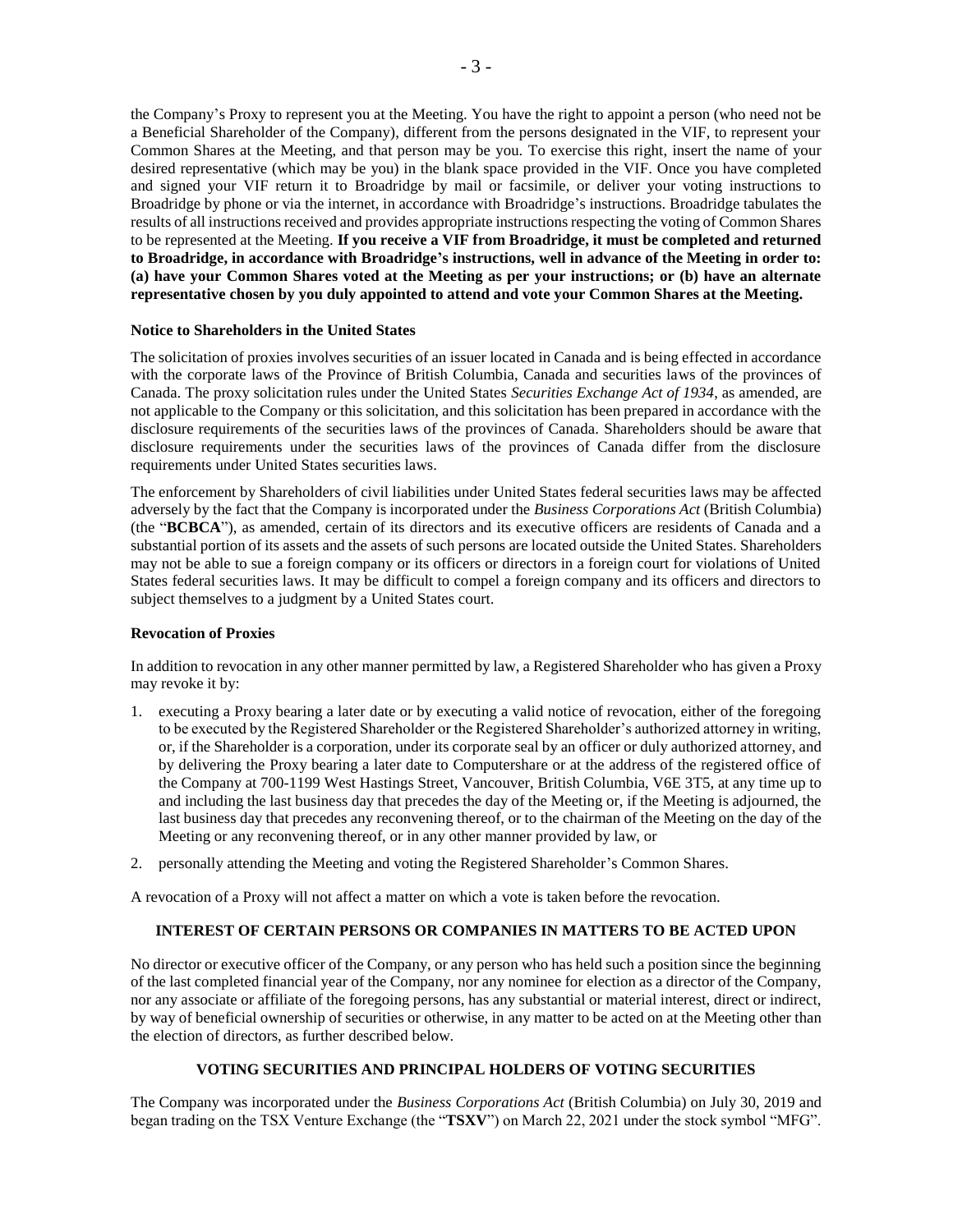- 4 -

The Board has fixed May 18, 2022 as the record date (the "**Record Date**") for determining persons entitled to receive notice of the Meeting. Only Shareholders of record at the close of business on the Record Date who either attend the Meeting personally or complete, sign and deliver a Proxy in the manner and subject to the provisions described above will be entitled to vote or to have their Common Shares voted at the Meeting.

The Company is authorized to issue an unlimited number of Common Shares. As of May 18, 2022, there were 80,651,007 Common Shares without par value issued and outstanding, each carrying the right to one vote. No group of shareholders has the right to elect a specified number of directors, nor are there cumulative or similar voting rights attached to the Common Shares, except as follows:

- (a) On March 4, 2020, the Company entered into a board nomination rights agreement (the "123 Nomination Agreement") with 1191123 B.C. Ltd. ("123 Ltd."). Henry Heeney, a co-founder, promoter and former president and director of the Company, is the sole director and shareholder of 123 Ltd.; and
- (b) On March 4, 2020, the Company entered into a board nomination rights agreement (the "495 Nomination Agreement") with 1249495 B.C. Ltd. ("495 Ltd."). Sean Pi, a co-founder, promoter and current director of the Company, is the sole director and shareholder of 495 Ltd.

Pursuant to the terms of the 123 Nomination Agreement and the 495 Nomination Agreement, each of 123 Ltd. and 495 Ltd. have the right, unless their respective common share ownership interest in the Company fall below five percent (5%), to each nominate two nominees for appointment to the Company's Board of Directors at each meeting of the Company's shareholders.

## Escrow Shares

As of May 18, 2022, there were 7,751,348 Common Shares held in escrow under escrow agreements dated February 26, 2021 and March 4, 2021.

The following table sets forth information regarding the beneficial ownership of securities as of the date of this Information Circular by each person or entity known to the Company to beneficially own, or control or direct, 10% or more of the outstanding Common Shares. Other than as set forth below, to the knowledge of the directors and executive officers of the Company, no other person or company beneficially owns, directly or indirectly, or exercises control or direction over, Common Shares carrying more than 10% of the voting rights attached to the outstanding Common Shares:

| Name         | <b>Number of Common Shares</b><br><b>Held and Type of Common</b><br><b>Shares Held</b> | <b>Percentage of Common Shares</b><br>Held |
|--------------|----------------------------------------------------------------------------------------|--------------------------------------------|
| Henry Heeney | 12,654,800 (Beneficial)                                                                | 16.5%                                      |

# **VOTES NECESSARY TO PASS RESOLUTIONS**

A simple majority of affirmative votes cast at the Meeting is required to pass the resolutions described herein.

If there are more nominees for election as directors or appointment of the Company's auditor than there are vacancies to fill, those nominees receiving the greatest number of votes will be elected or appointed, as the case may be, until all such vacancies have been filled. If the number of nominees for election or appointment is equal to the number of vacancies to be filled, all such nominees will be declared elected or appointed by acclamation.

# **FINANCIAL STATEMENTS**

The audited financial statements of the Company's financial year ended December 31, 2021, the report of the auditor thereon, the respective management's discussion and analysis, will be placed before Shareholders at the Meeting for their consideration. No formal action will be taken at the Meeting to approve the financial statements. If any Shareholder has questions regarding such financial statements, such questions may be brought forward at the Meeting. Copies of the audited financial statements are available through the internet on SEDAR, which can be accessed at [www.sedar.com.](http://www.sedar.com/)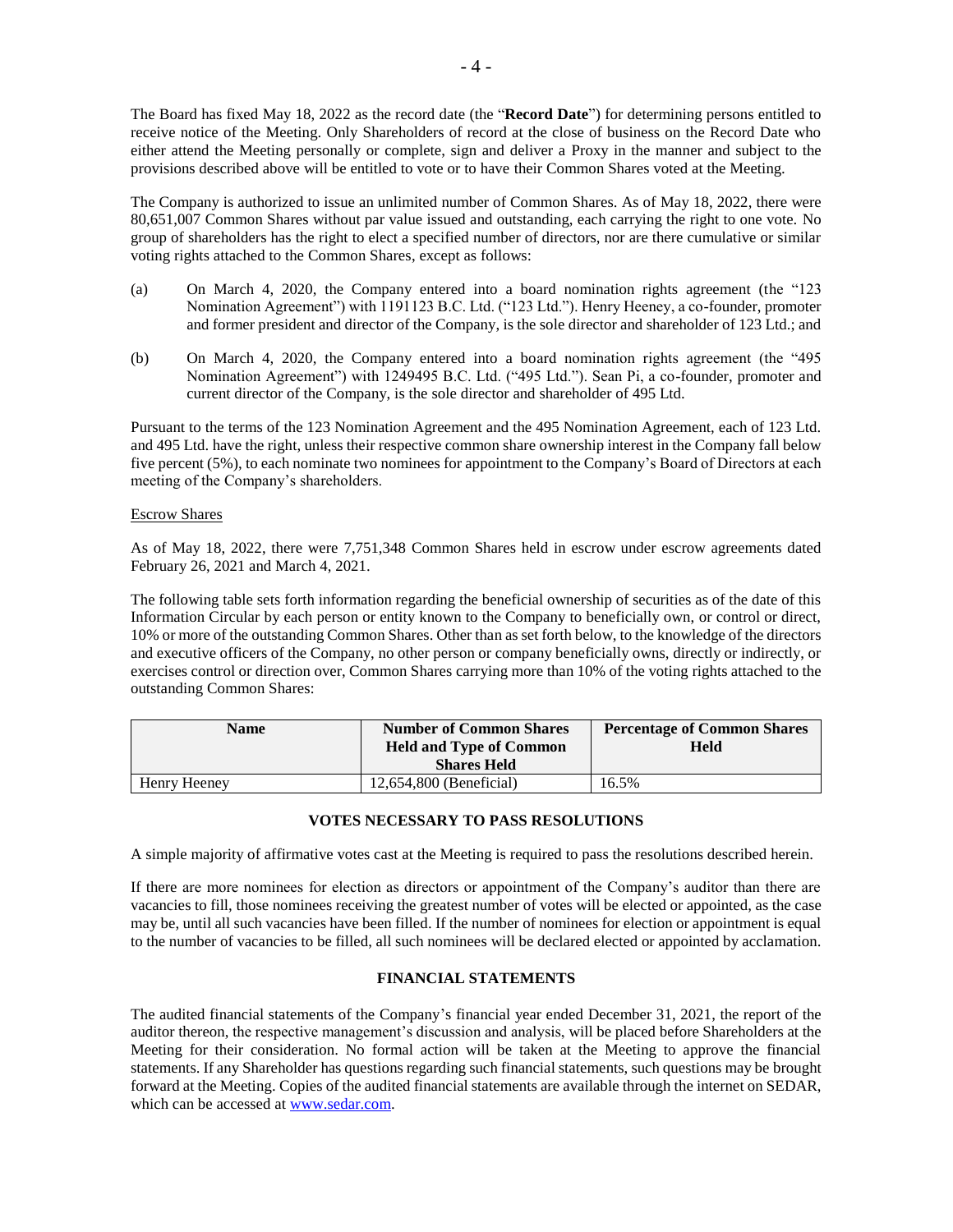#### **NUMBER OF DIRECTORS**

At the Meeting, Shareholders will be asked to approve an ordinary resolution to set the number of directors at five (5). An ordinary resolution needs to be passed by a simple majority of votes cast by the Shareholders present in person or represented by proxy and entitled to vote at the Meeting.

**Management recommends the Shareholders approve the resolution to set the number of directors of the Company at five (5). Unless otherwise indicated on the Proxy received by the Company, the persons designated as proxyholders in the accompanying Proxy will vote the Common Shares represented by such Proxy, properly executed, in favour of the resolution to set the number of directors of the Company at five (5).**

## **ELECTION OF DIRECTORS**

The term of office of each of the current directors will end at the conclusion of the Meeting. Unless the director's office is vacated earlier in accordance with the provisions of the BCBCA, each director elected at the Meeting will hold office until the conclusion of the next annual general meeting of the Company, or if no director is then elected, until a successor is elected.

### **Management Director Nominees**

The following table sets out the names of management's nominees for election as director, all major offices and positions with the Company and any of its significant affiliates each now holds, each nominee's current principal occupation, business or employment (for the five preceding years for each new nominee), the period of time during which each has been a director of the Company and the number of Common Shares of the Company beneficially owned by each, directly or indirectly, or over which each exercised control or direction, as at May 18, 2022.

| <b>Nominee Position with the</b><br><b>Company and Province or</b><br><b>State and Country of</b><br><b>Residence</b> | <b>Occupation, Business or</b><br>Employment <sup>(1)</sup>                                                                                                                                                                                                                                                                                                                                                    | <b>Period as a Director</b><br>of the Company | Common<br><b>Shares</b><br><b>Beneficially</b><br>Owned or<br>Controlled <sup>(1)</sup> |
|-----------------------------------------------------------------------------------------------------------------------|----------------------------------------------------------------------------------------------------------------------------------------------------------------------------------------------------------------------------------------------------------------------------------------------------------------------------------------------------------------------------------------------------------------|-----------------------------------------------|-----------------------------------------------------------------------------------------|
| Patrick Evans <sup>(2)</sup><br>President, CEO and Director<br>Arizona, United States                                 | CEO of the Company since<br>August 2020; director of Pan<br>Global Resources Inc. since<br>January 2018; director of Mirasol<br>Resources Ltd. since August<br><b>CEO</b><br>of<br>Dominion<br>2016:<br>Diamond Mines from November<br>2017 to December 2018; advisor<br>to Washington Companies from<br>July 2017 to November 2017;<br>CEO of Mountain Province<br>Diamonds from August 2005 to<br>June 2017. | Since November 10.<br>2020                    | 624,266                                                                                 |
| Sean Pi <sup>(7)(9)</sup><br>Director<br>New York, United States                                                      | Vice President of New York<br>private equity firm since October<br>2014;                                                                                                                                                                                                                                                                                                                                       | Since April 8, 2020                           | $8,008,619^{(3)}$                                                                       |
| Harry Pokrandt <sup>(7)(8)</sup><br>Director<br>British Columbia, Canada                                              | Director of Kore Mining Ltd.<br>since October 2018; CEO and<br>director of HIVE Blockchain<br>Technologies Ltd. from June<br>2017 to August 2018; Managing<br>Director of Espresso Capital Ltd.<br>from December 2015 to January<br>2017;                                                                                                                                                                      | Since November 10,<br>2020                    | $1,077,660^{(4)}$                                                                       |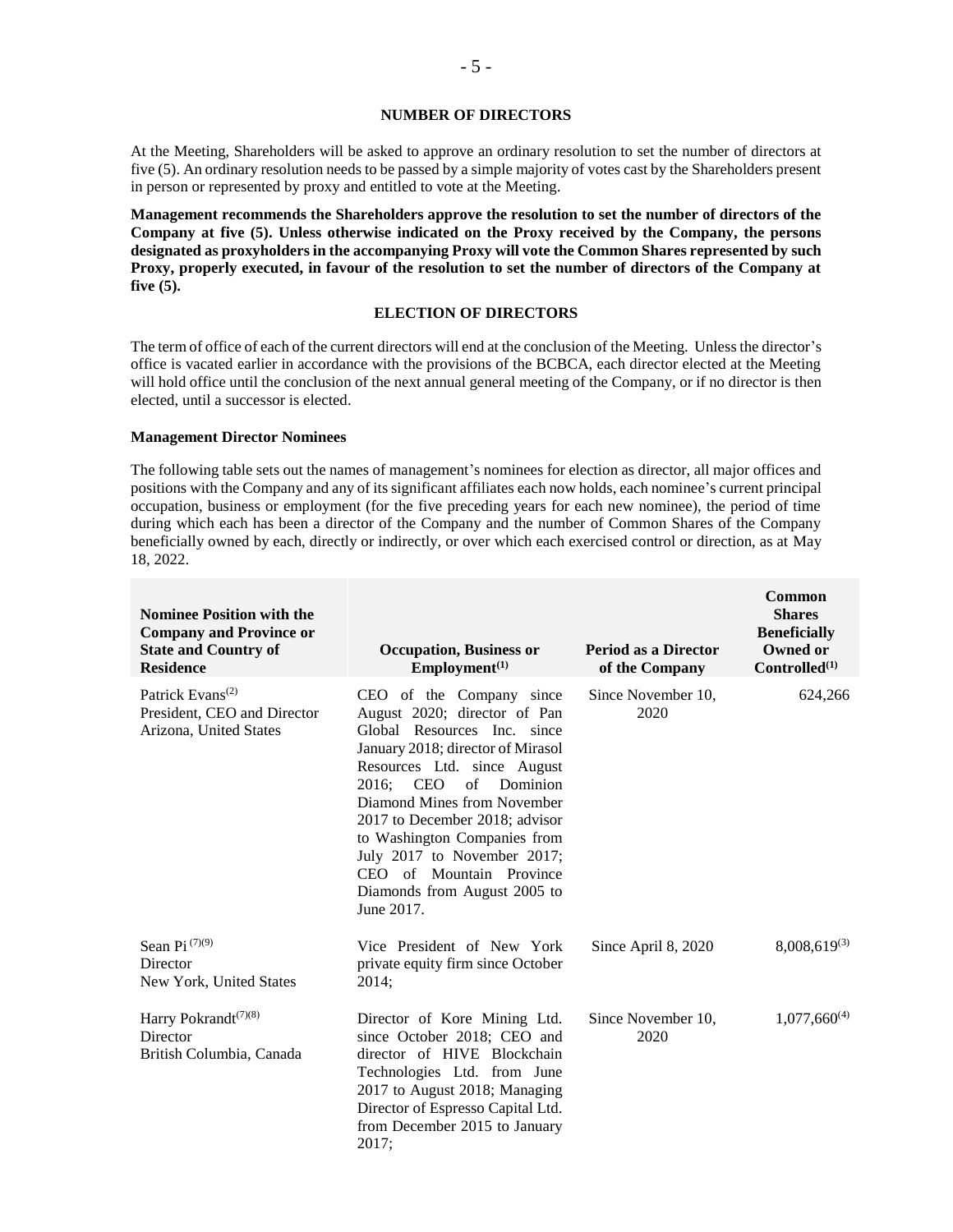| <b>Nominee Position with the</b><br><b>Company and Province or</b><br><b>State and Country of</b><br><b>Residence</b> | <b>Occupation, Business or</b><br>Employment <sup>(1)</sup>                                                                                                                                                                           | <b>Period as a Director</b><br>of the Company | Common<br><b>Shares</b><br><b>Beneficially</b><br>Owned or<br>Controlled <sup>(1)</sup> |
|-----------------------------------------------------------------------------------------------------------------------|---------------------------------------------------------------------------------------------------------------------------------------------------------------------------------------------------------------------------------------|-----------------------------------------------|-----------------------------------------------------------------------------------------|
| Christopher Reynolds <sup>(5)(7)(8)(9)</sup><br>Director<br>Ontario, Canada                                           | Vice President of Finance and<br>CFO of Seabridge Gold Inc.<br>since May 2011; director of<br>Paramount Gold Nevada Corp.<br>since May 2015.                                                                                          | Since November 10,<br>2020                    | 100,000                                                                                 |
| Douglas Cater <sup>(6)(8)(9)</sup><br>Director<br>Ontario, Canada                                                     | Director of Sierra Metals Inc.<br>since June 2009; director of<br>Gold<br>Corp<br>Harte<br>since<br>September 2020. Vice President<br>(Canada)<br>Exploration<br>of<br>Kirkland Lake Gold Ltd. from<br>February 2016 to January 2019. | Since May 4, 2021                             | Nil.                                                                                    |

#### Notes:

- (1) The information as to principal occupation, business or employment and Common Shares beneficially owned or controlled is not within the knowledge of management of the Company and has been furnished by the respective nominees, or obtained from information available on SEDI.
- (2) Mr. Evans also holds Options to purchase 1,500,000 Common Shares at a price of \$0.47 expiring December 31, 2030.
- (3) These Common Shares are held indirectly through 1249495 B.C. Ltd., a company controlled and directed by Mr. Pi. Mr. Pi also holds Options to purchase 200,000 Common Shares at a price of \$0.47 expiring December 31, 2030.
- (4) These Common Shares are held indirectly through 485374 B.C. Ltd., a company controlled and directed by Mr. Pokrandt. Mr. Pokrandt also holds Options to purchase 200,000 Common Shares at a price of \$0.47 expiring December 31, 2030.
- (5) Mr. Reynolds also holds Options to purchase 200,000 Common Shares at a price of \$0.47 expiring December 31, 2030.
- (6) Mr. Cater also holds Options to purchase 200,000 Common Shares at a price of \$1.75 expiring May 3, 2031.
- (7) Member of the Audit Committee.
- (8) Member of the Compensation Committee.
- (9) Member of the Corporate Governance Committee.

#### **Biographies of Director Nominees**

#### *Patrick Evans*

Mr. Evans is a senior mining executive having previously served as CEO of Dominion Diamond Mines, Mountain Province Diamonds Inc., Kennady Diamonds Inc., Norsemont Mining Inc. (acquired by Hudbay Minerals), Weda Bay Minerals Inc. (acquired by Eramet S.A.), Southern Platinum (acquired by Lonmin PLC), Messina Platinum and SouthernEra Resources Ltd. Mr. Evans was also Vice President of Placer Dome Inc. and currently serves as chairman of Pan Global Resources Inc. and Mirasol Resources Ltd. Mr. Evans is a graduate of the University of Cape Town and served as Consul-General of South Africa to Canada (1994-1998).

### *Sean Pi*

Mr. Pi is a Principal Investor at a New York-based private equity fund. Previously, Mr. Pi was an investment banker at Evercore Partners, primarily covering diversified industrial companies, and started his career with the same coverage at Wells Fargo. Mr. Pi holds a bachelor's degree in economics from Princeton University and is a Chartered Financial Analyst charterholder.

#### *Harry Pokrandt*

Mr. Pokrandt is a current director of Kore Mining Ltd and Blockhead Technologies. Previously he was managing director of Macquarie Capital Markets Canada Ltd. (formerly, Orion Securities Inc.) from 1985 to 2015 and former CEO of HIVE Blockchain Technologies Ltd. He was a director of Sandspring Resources Ltd. (now Gold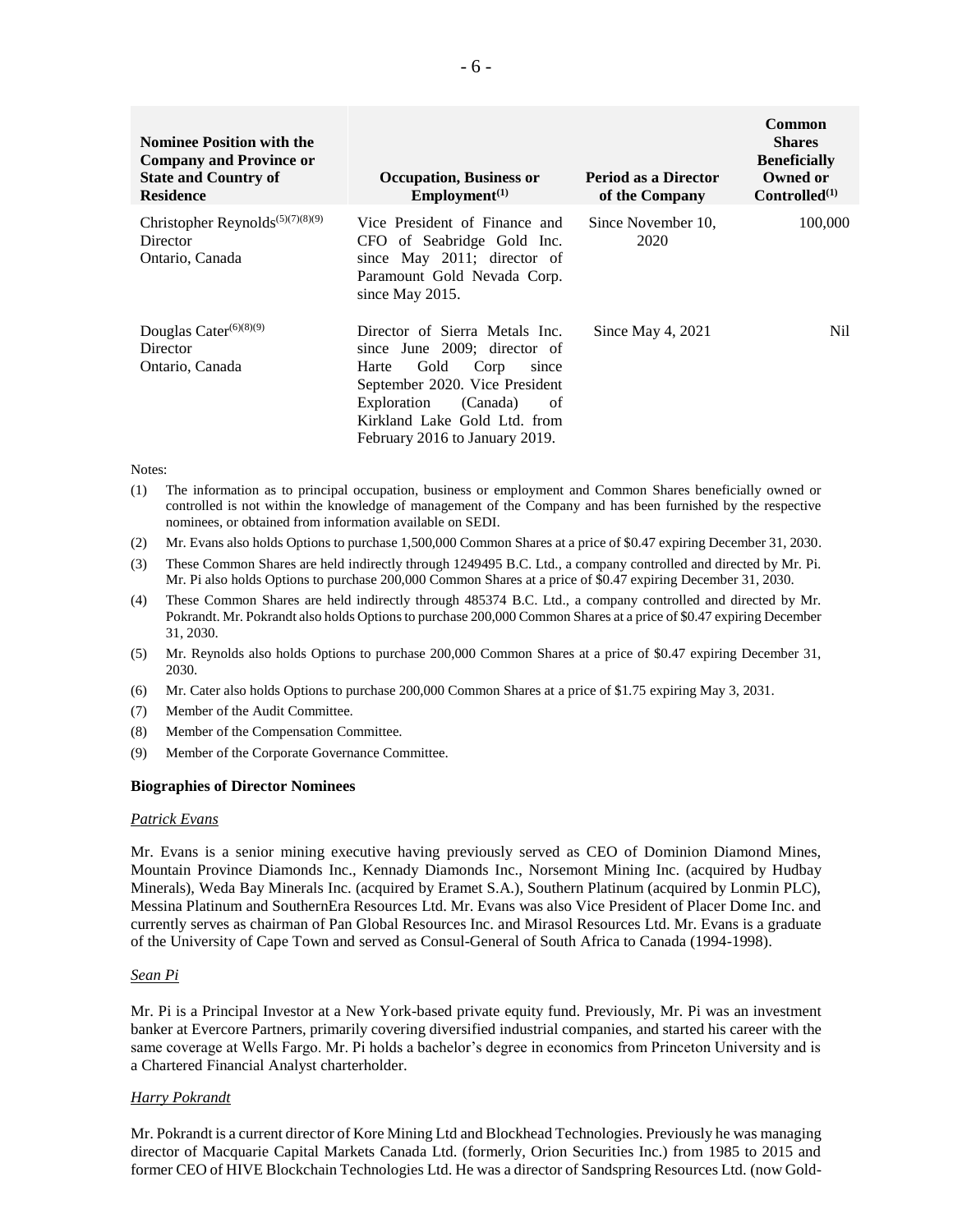X Mining Corp.), a director of Lithium X Energy Corp. prior to its sale, Fiore Exploration Ltd. and BQ Metals Corp (now BeMetals Corp.).

### *Christopher Reynolds*

Mr. Reynolds has over 30 years of mineral industry and public accounting experience and is currently Vice President, Finance and Chief Financial Officer of Seabridge Gold Inc., a TSX and NYSE listed corporation, a position he has held since 2011. From 2007 to 2011, Mr. Reynolds served as Vice President, Finance and Chief Financial Officer of Norsemont Mining Inc. until its purchase by Hudbay Minerals Inc. Prior to 2007, he served as Senior Vice President, CFO and Secretary of SouthernEra Diamonds Inc. and held various finance and accounting positions at Southern Platinum Corp., TVX Gold Inc., Inmet Mining Corporation and Price Waterhouse, now PricewaterhouseCoopers. Mr. Reynolds is currently a director of Paramount Gold Nevada Corp., a NYSE American listed company and served as a director of Paramount Gold and Silver Corp. until its merger with Coeur Mining, Inc. and of Arizona Star Resource Corp. until its purchase by Barrick Gold Corporation. Mr. Reynolds is a CPA, CGA and holds a B.A. (Economics) from McGill University.

### *Douglas Cater*

Mr. Cater has held positions with both senior and intermediate gold producers, including Barrick, Placer Dome and Kinross. His most recent executive position was Vice President, Exploration (Canada) with Kirkland Lake Gold Ltd. Mr. Cater is also a director of Sierra Metals Inc. and Harte Gold Corp. and a Technical Adviser to Prosper Gold Corp.

## **Management recommends the election of each of the nominees listed above as a director of the Company.**

### **Cease Trade Orders or Bankruptcies:**

No proposed director is, as at the date of this Information Circular, or has been, within ten (10) years before the date of this Information Circular, a director, chief executive officer or chief financial officer of any company (including the Company in respect of which the Information Circular is being prepared) that:

- (1) was subject to a cease trade or similar order that was issued while the proposed director was acting in the capacity as director, chief executive officer or chief financial officer; or
- (2) was subject to a cease trade or similar order that was issued after the proposed director ceased to be a director, chief executive officer or chief financial officer and which resulted from an event that occurred while that person was acting in the capacity as director, chief executive officer or chief financial officer.

No proposed director is, as at the date of this Information Circular, or has been within ten (10) years before the date of this Information Circular, a director or executive officer of any company (including the Company in respect of which the Information Circular is being prepared) that, while that person was acting in that capacity, or within a year of that person ceasing to act in that capacity, became bankrupt, made a proposal under any legislation relating to bankruptcy or insolvency or was subject to or instituted any proceedings, arrangement or compromise with creditors or had a receiver, receiver manager of trustee appointed to hold its assets.

No proposed director has, within the past ten years, become bankrupt, made a proposal under any legislation relating to bankruptcy or insolvency or become subject to or instituted any proceedings, arrangement, or compromise with creditors or had a receiver, receiver manager, or trustee appointed to hold the assets of the proposed director.

#### **Penalties and Sanctions**

No proposed director of the Company has been subject to any penalties or sanctions imposed by a court relating to securities legislation or by a securities regulatory authority or has entered into a settlement agreement with a securities regulatory authority, or has been subject to any other penalties or sanctions imposed by a court or regulatory body that would likely be considered important to a reasonable Shareholder in deciding whether to vote for a proposed director.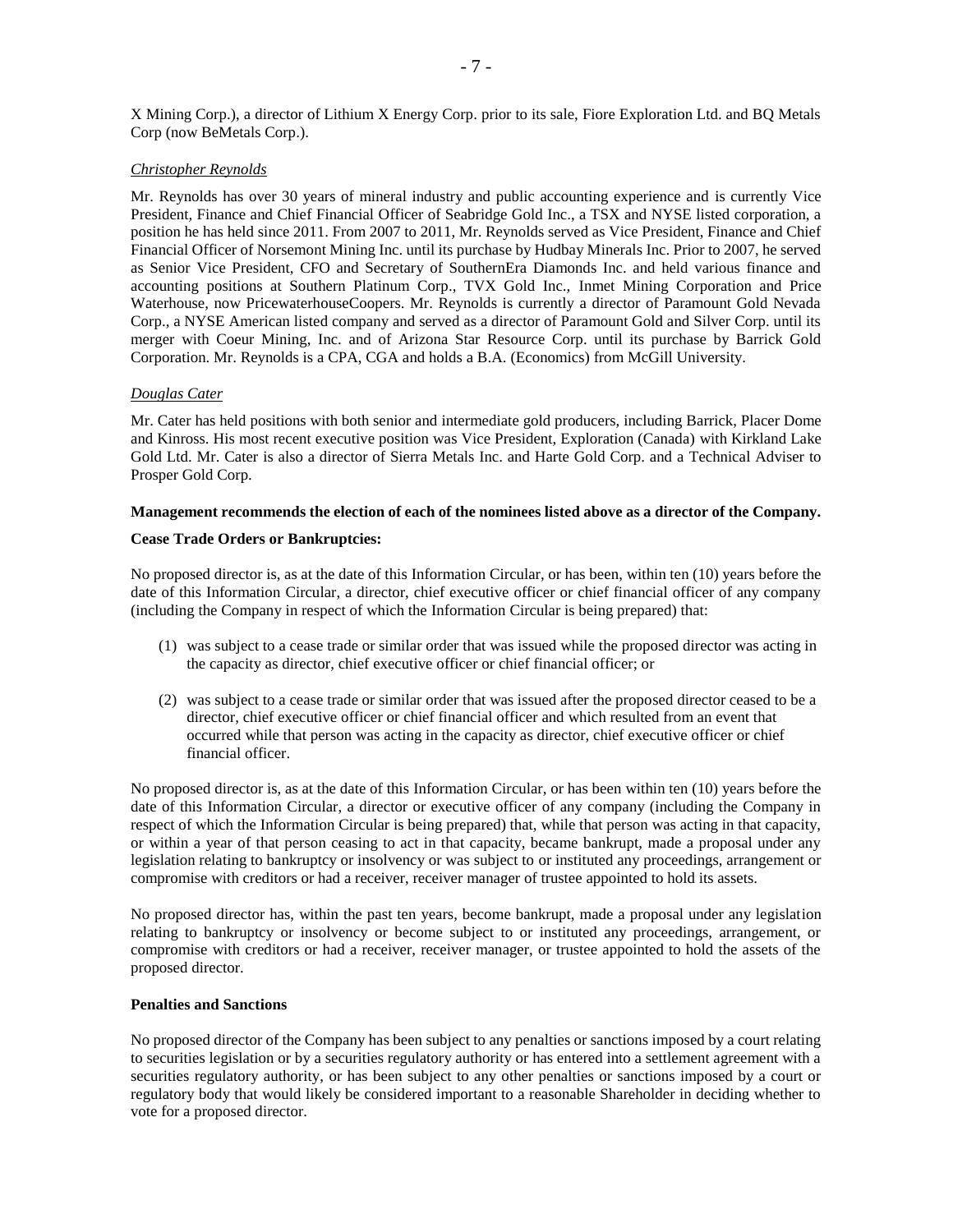### **APPOINTMENT OF AUDITOR**

Davidson & Company LLP, Chartered Professional Accountants, of 1200 - 609 Granville Street, Vancouver, British Columbia V7Y 1G5, will be nominated at the Meeting for re-appointment as auditor of the Company to hold office until the next annual general meeting of shareholders, at a remuneration to be fixed by the directors.

At the Meeting, Shareholders shall be called upon to appoint Davidson & Company LLP, Chartered Accountants, as auditors of the Company, to hold office until the next Annual General Meeting of Shareholders, and to authorize the directors to fix their remuneration.

**The Board unanimously recommends that the Shareholders vote for the appointment of Davidson & Company LLP, Chartered Accountants, as auditors of the Company, to hold office until the next Annual General Meeting of Shareholders, and to authorize the directors to fix their remuneration.** 

## **AUDIT COMMITTEE DISCLOSURE**

The provisions of National Instrument 52-110 – *Audit Committees* ("**NI 52-110**") requires the Company, as a venture issuer, disclose annually in its Information Circular certain information concerning the constitution of its audit committee (the "**Audit Committee**") and its relationship with its independent auditor, as set forth below.

### **The Audit Committee's Charter**

The Audit Committee has a charter, a copy of which is attached hereto as Schedule "A".

### **Composition of Audit Committee**

The following persons are members of the Audit Committee:

| Sean Pi              | Independent | <b>Financially Literate</b> |
|----------------------|-------------|-----------------------------|
| Christopher Reynolds | Independent | <b>Financially Literate</b> |
| Harry Pokrandt       | Independent | <b>Financially Literate</b> |

An Audit Committee member is independent if the member has no direct or indirect material relationship with the Company that could, in the view of the Board, reasonably interfere with the exercise of a member's independent judgment.

An Audit Committee member is financially literate if he has the ability to read and understand a set of financial statements that present a breadth of complexity of accounting issues that are generally comparable to the breadth and complexity of the issues that can reasonably be expected to be raised by the Company's financial statements.

#### **Relevant Education and Experience**

Each member of the Company's Audit Committee has adequate education and experience relevant to their performance as an Audit Committee member and, in particular, the requisite education and experience that provides the member with:

- (a) an understanding of the accounting principles used by the Company to prepare its financial statements and the ability to assess the general application of those principles in connection with estimates, accruals and reserves;
- (b) experience preparing, auditing, analysing or evaluating financial statements that present a breadth and level of complexity of accounting issues that are generally comparable to the breadth and complexity of issues that can reasonably be expected to be raised by the Company's financial statements or experience actively supervising individuals engaged in such activities; and
- (c) an understanding of internal controls and procedures for financial reporting.

See *Biographies of Director Nominees* above, in particular the biographies of each Audit Committee member, for more information concerning each Audit Committee member's education and experience.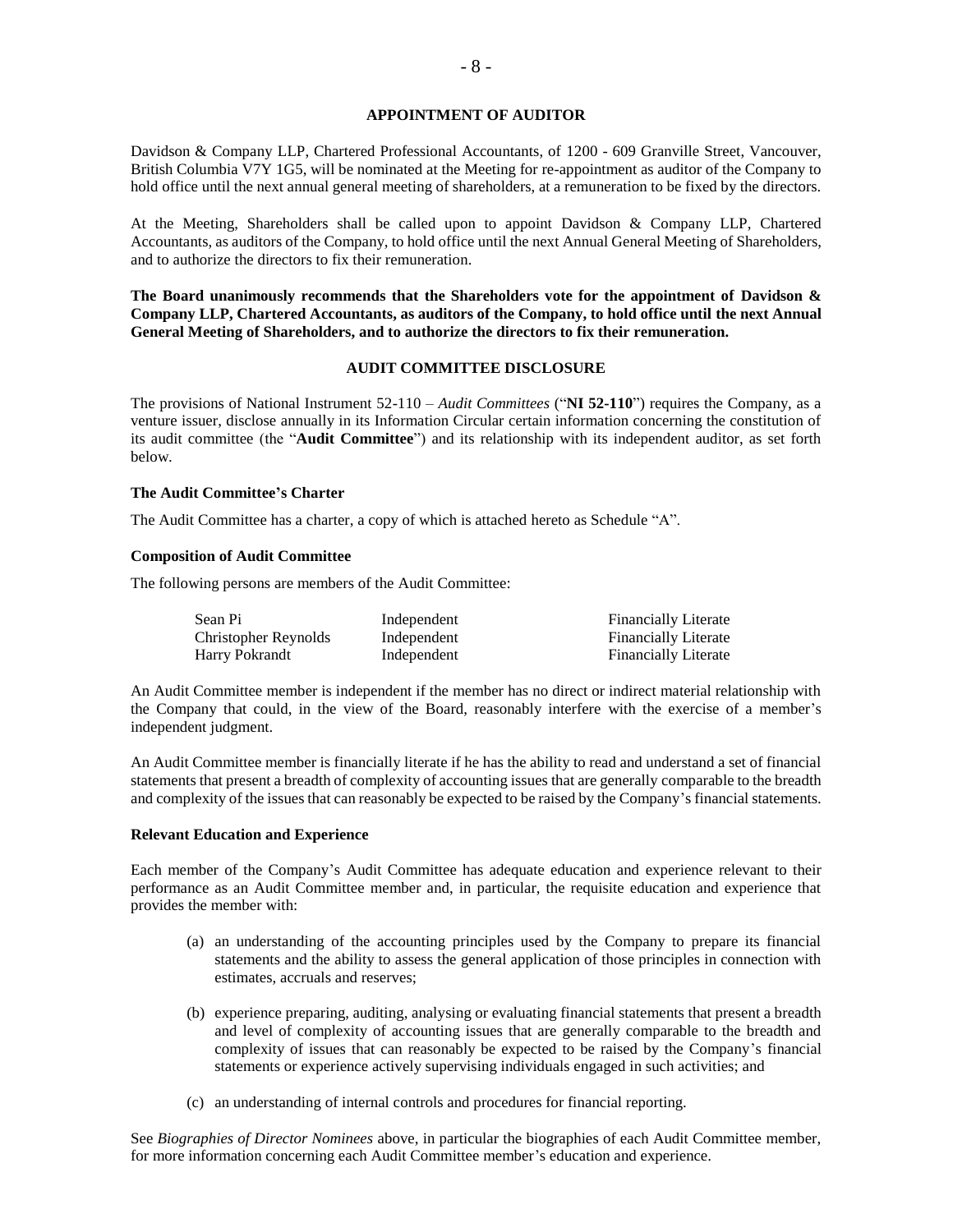### **Audit Committee Oversight**

The Audit Committee has not made any recommendations to the Board to nominate or compensate any auditor other than Davidson & Company LLP, Chartered Professional Accountants.

#### **Reliance on Certain Exemptions**

The Company's auditors, Davidson & Company LLP, Chartered Professional Accountants have not provided any material non-audit services.

## **Pre-Approval Policies and Procedures**

Formal policies and procedures for the engagement of non-audit services have yet to be formulated and adopted. Subject to the requirements of NI 52-110, the engagement of non-audit services is considered by, as applicable, the Board and the Audit Committee, on a case-by-case basis.

### **External Auditor Service Fees**

The Audit Committee has reviewed the nature and amount of the non-audit services provided by Davidson & Company LLP, Chartered Professional Accountants, to the Company to ensure auditor independence. Payments to Davidson & Company LLP, Chartered Professional Accountants, for audit and non-audit services in the years ended December 31, 2021 and December 31, 2020 are outlined in the following table.

| <b>Year Ended</b> | Audit $Fees^{(1)}$ | <b>Audit Related</b><br>$\text{Fees}^{(2)}$ | Tax $Fess^{(3)}$ | All Other $Fees^{(4)}$ |
|-------------------|--------------------|---------------------------------------------|------------------|------------------------|
| 2021              | \$56,275           | \$27,500                                    | $$10,900$ (est)  | \$744                  |
| 2020              | \$34,000           | Nil                                         | \$3,500          | \$287                  |

Notes:

- (1) "Audit Fees" include fees necessary to perform the annual audit and quarterly reviews of the Company's financial statements. Audit Fees include fees for review of tax provisions and for accounting consultations on matters reflected in the financial statements. Audit Fees also include audit or other attest services required by legislation or regulation, such as comfort letters, consents, reviews of securities filings and statutory audits.
- (2) "Audit-Related Fees" include services that are traditionally performed by the auditor. These audit-related services include employee benefit audits, due diligence assistance, accounting consultations on proposed transactions, internal control reviews and audit or attest services not required by legislation or regulation.
- (3) "Tax Fees" include fees for all tax services other than those included in "Audit Fees" and "Audit-Related Fees". This category includes fees for tax compliance, tax planning and tax advice. Tax planning and tax advice includes assistance with tax audits and appeals, tax advice related to mergers and acquisitions, and requests for rulings or technical advice from tax authorities.
- (4) "All Other Fees" include all other non-audit services.

### **Exemption**

The Company is a "venture issuer" as defined in NI 52-110 and relies on the exemption in section 6.1 of NI 52- 110 relating to Parts 3 (*Composition of Audit Committee*) and 5 (*Reporting Obligations*).

### **CORPORATE GOVERNANCE**

National Instrument 58-101 - *Disclosure of Corporate Governance Practices* ("**NI 58-101**") requires issuers to disclose their corporate governance practices and National Policy 58-201 - *Corporate Governance Guidelines* ("**NP 58-201**") provides guidance on corporate governance practices. This section sets out the Company's approach to corporate governance and addresses the Company's compliance with NI 58-101.

Corporate governance refers to the policies and structure of the board of directors of a company, whose members are elected by and are accountable to the company's shareholders. Corporate governance encourages establishing a reasonable degree of independence of the board of directors from executive management and the adoption of policies to ensure the board of directors recognizes the principles of good management. The Board is committed to sound corporate governance practices as such practices are both in the interests of Shareholders and help to contribute to effective and efficient decision-making.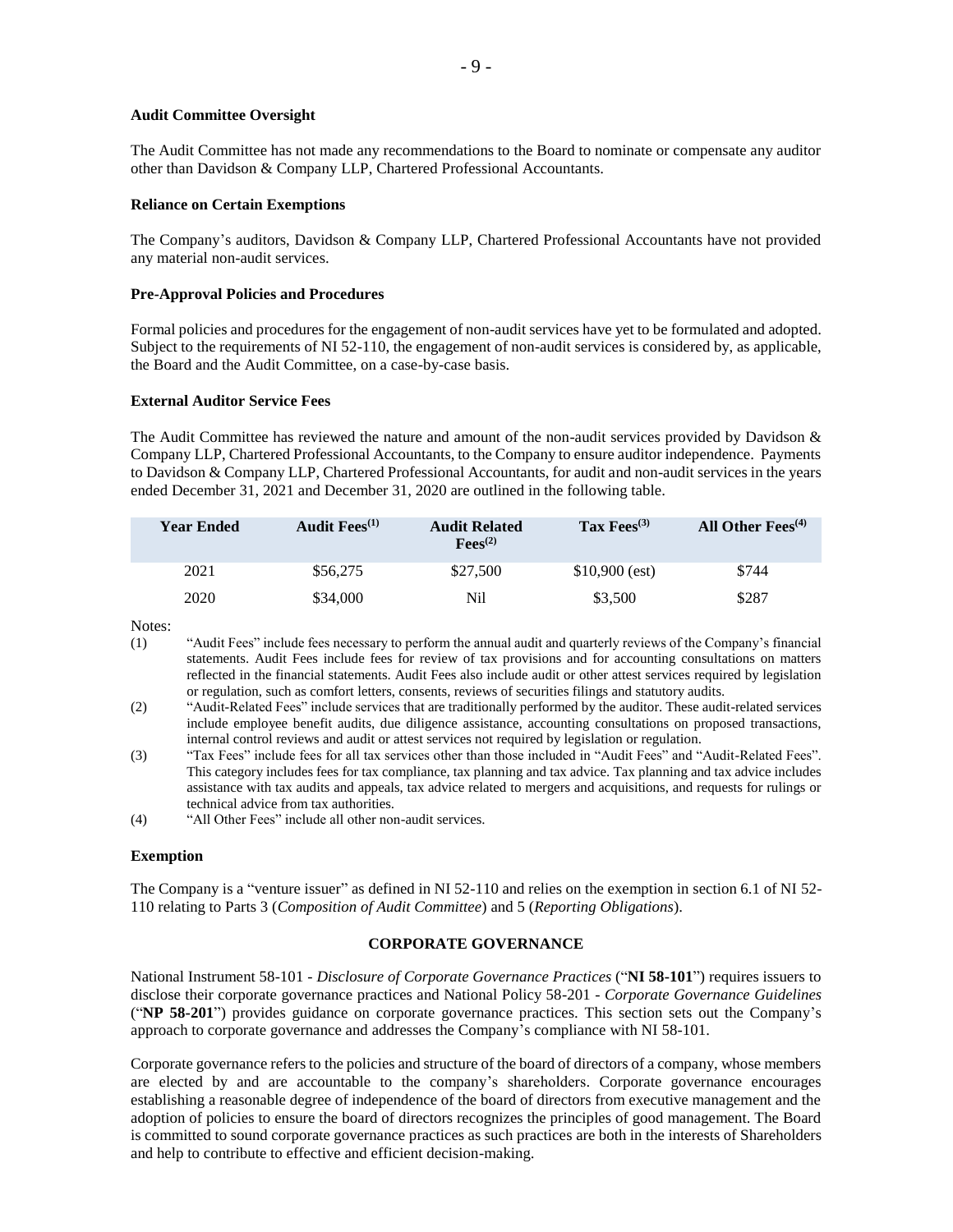### **Board of Directors**

Directors are considered to be independent if they have no direct or indirect material relationship with the Company. A "material relationship" is a relationship which could, in the Board's opinion, be reasonably expected to interfere with the exercise of a director's independent judgment.

The Board facilitates its independent supervision over management of the Company through frequent meetings of the Board at which members of management or non-independent directors are not in attendance and by retaining independent consultants where it deems necessary.

Management is delegated the responsibility for meeting defined corporate objectives, implementing approved strategic and operating plans, carrying on the Company's business in the ordinary course, managing cash flow, evaluating new business opportunities, recruiting staff and complying with applicable regulatory requirements. The Board facilitates its independent supervision over management by reviewing and approving long-term strategic, business and capital plans, material contracts and business transactions, and all debt and equity financing transactions. Through its Audit Committee, the Board examines the effectiveness of the Company's internal control processes and management information systems. The Board reviews executive compensation and recommends stock option grants.

The independent members of the Board are Douglas Cater, Harry Pokrandt, Sean Pi and Christopher Reynolds. Patrick Evans is not independent as he is an officer of the Company.

### **Directorships**

Certain members of the Board are currently serving on boards of directors of other reporting companies (or equivalent) as set out below:

| <b>Name of Director</b>     | <b>Name of Reporting Issuer</b> | <b>Exchange</b> |
|-----------------------------|---------------------------------|-----------------|
| Patrick Evans               | Pan Global Resources Inc.       | <b>TSXV</b>     |
|                             | Mirasol Resources Ltd.          | <b>TSXV</b>     |
| <b>Harry Pokrandt</b>       | Kore Mining Ltd.                | <b>TSXV</b>     |
|                             | Vizsla Silver Corp.             | <b>TSXV</b>     |
|                             | Baltic 1 Acquisition Corp.      | <b>TSXV</b>     |
| <b>Christopher Reynolds</b> | Paramount Gold Nevada Corp.     | <b>NYSE</b>     |
| Douglas Cater               | Sierra Metals Inc.              | TSX, NYSE       |

#### **Orientation and Continuing Education**

While the Company does not have formal orientation and training programs, new Board members are provided with:

- (a) a Board manual which provides information respecting the functioning of the Board, committees and copies of the Company's corporate governance policies;
- (b) access to recent, publicly filed documents of the Company, technical reports and the Company's internal financial information;
- (c) access to management and technical experts and consultants; and
- (d) information regarding a summary of significant corporate and securities responsibilities.

Board members are encouraged to communicate with management, auditors and technical consultants; to keep themselves current with industry trends and developments and changes in legislation with management's assistance; and to attend related industry seminars and visit the Company's operations. Board members have full access to the Company's records.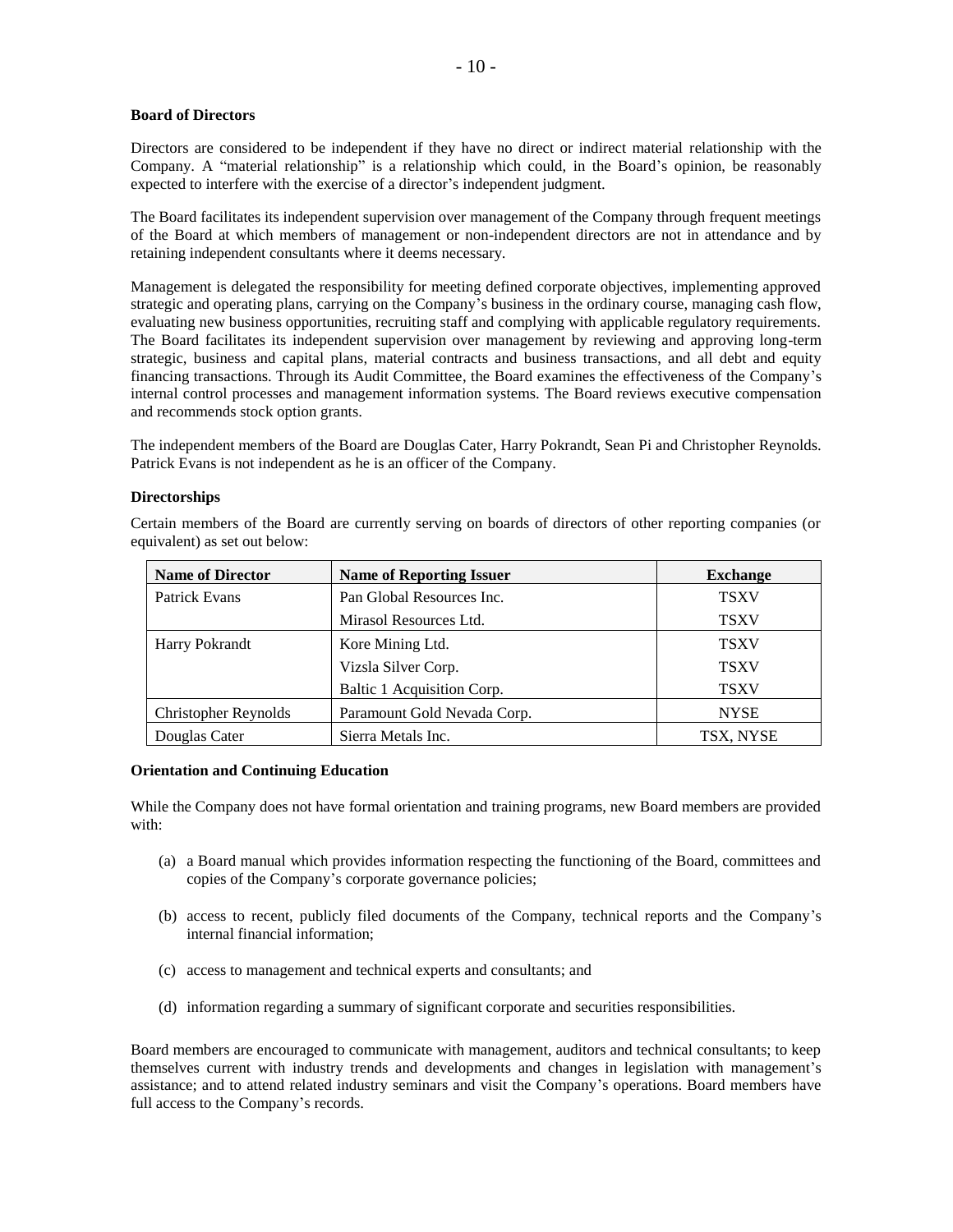### **Ethical Business Conduct**

The Board has found that the fiduciary duties placed on individual directors by the Company's governing corporate legislation and the common law and the restrictions placed by applicable corporate legislation on an individual director's participation in decisions of the Board in which the director has an interest have been sufficient to ensure that the Board operates independently of management and in the best interests of the Company.

Under the corporate legislation, a director is required to act honestly and in good faith with a view to the best interests of the Company and exercise the care, diligence and skill that a reasonably prudent person would exercise in comparable circumstances, and disclose to the Board the nature and extent of any interest of the director in any material contract or material transaction, whether made or proposed, if the director is a party to the contract or transaction, is a director or officer (or an individual acting in a similar capacity) of a party to the contract or transaction or has a material interest in a party to the contract or transaction. The director must then abstain from voting on the contract or transaction unless the contract or transaction (i) relates primarily to their remuneration as a director, officer, employee or agent of the Company or an affiliate of the Company, (ii) is for indemnity or insurance for the benefit of the director in connection with the Company, or (iii) is with an affiliate of the Company. If the director abstains from voting after disclosure of their interest, the directors approve the contract or transaction and the contract or transaction was reasonable and fair to the Company at the time it was entered into, the contract or transaction is not invalid and the director is not accountable to the Company for any profit realized from the contract or transaction. Otherwise, the director must have acted honestly and in good faith, the contract or transaction must have been reasonable and fair to the Company and the contract or transaction be approved by the shareholders by a special resolution after receiving full disclosure of its terms in order for the director to avoid such liability or the contract or transaction being invalid.

The Board requires that directors and executive officers who have an interest in a transaction or agreement with the Company promptly disclose that interest at any meeting of the Board at which the transaction or agreement will be discussed and abstain from discussions and voting in respect to same if the interest is material or if required to do so by corporate or securities law.

### **Nomination of Directors**

The Company has established a corporate governance committee (the "**Corporate Governance Committee**"), comprised of three members: Sean Pi (Chair), Christopher Reynolds and Douglas Cater.

In fulfilling its oversight responsibilities for the nominations to the Board, the Corporate Governance Committee shall: (i) establish criteria for selecting new directors which shall reflect, among other facts, a candidate's integrity and business ethics, strength of character, judgment, experience and independence, as well as factors relating to the composition of the Board, including its size and structure, the relative strengths and experience of current Board members and principles of diversity; (ii) consider and recruit candidates to fill new positions on the Board; (iii) review any candidate recommended by the shareholders of the Company; (iv) be responsible for conducting appropriate inquiries to establish a candidate's compliance with the independent and other qualification requirements established by the Corporate Governance Committee; (v) assess the contributions of current directors in connection with the annual recommendation of a slate of nominees and at that time review the criteria for Board candidates in the context of the evaluation process and other perceived needs of the Board; and (vi) recommend the director nominees for election by the shareholders.

A copy of the Corporate Governance Committee Charter is attached hereto as Schedule "B" to this Information Circular.

### **Compensation**

Compensation matters are currently determined by the Board upon the recommendation of the Compensation Committee. See "*Statement of Executive Compensation - Oversight and Description of Director and Named Executive Officer Compensation*."

### **Other Board Committees**

The Board has no other committees other than the Audit Committee, the Corporate Governance Committee, and the Compensation Committee.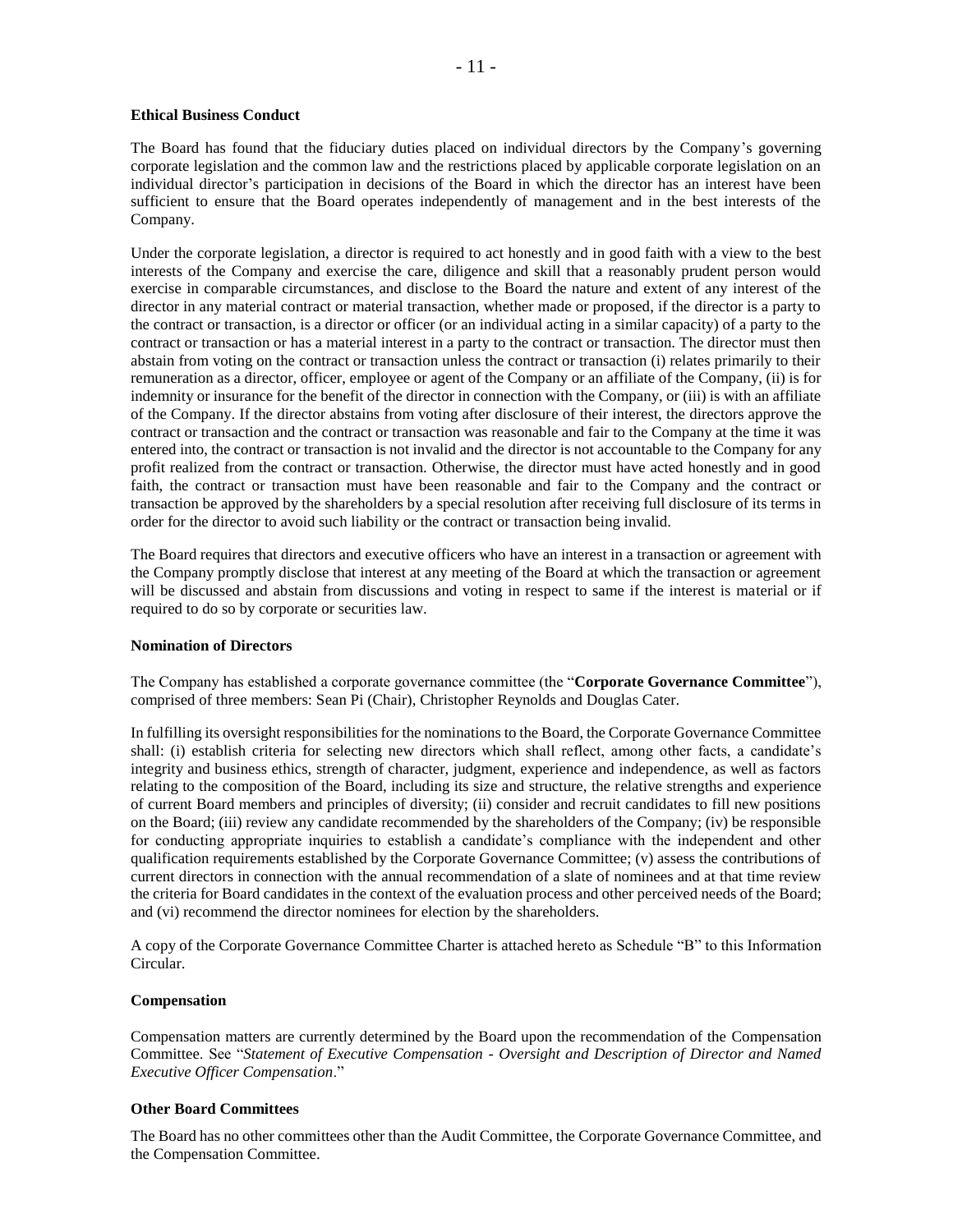## **Assessments**

The Board regularly monitors the adequacy of information given to directors, communications between the Board and management and the strategic direction and processes of the Board and its committees.

# **STATEMENT OF EXECUTIVE COMPENSATION**

# **General**

The following compensation information is provided as required under Form 51-102F6V – *Statement of Executive Compensation – Venture Issuers* as such term is defined in NI 51-102 – *Continuous Disclosure Obligations*.

For the purposes of this Statement of Executive Compensation:

"**compensation securities**" includes stock options, convertible securities, exchangeable securities and similar instruments including stock appreciation rights, deferred share units and restricted stock units granted or issued by the company or one of its subsidiaries for services provided or to be provided, directly or indirectly, to the company or any of its subsidiaries; and

"**NEO**" or "**named executive officer**" means each of the following individuals:

- (a) each individual who, in respect of the company, during any part of the most recently completed financial year, served as chief executive officer ("**CEO**"), including an individual performing functions similar to a CEO;
- (b) each individual who, in respect of the company, during any part of the most recently completed financial year, served as chief financial officer ("**CFO**"), including an individual performing functions similar to a CFO;
- (c) in respect of the Company and its subsidiaries, the most highly compensated executive officer(s) other than the individuals identified in paragraphs (a) and (b) at the end of the most recently completed financial year whose total compensation was more than \$150,000, as determined in accordance with subsection 1.3(5), for that financial year;
- (d) each individual who would be a named executive officer under paragraph (c) but for the fact that the individual was not an executive officer of the Company, and was not acting in a similar capacity, at the end of that financial year.

During the financial year ended December 31, 2021, based on the definition above, the NEOs of the Company were Patrick Evans (CEO, President and Director), Justin Byrd (CFO and Corporate Secretary) and Howard Bird (Vice-President Exploration).

# **Director and Named Executive Officer Compensation**

The following compensation table, excluding Options, provides a summary of the compensation paid by the Company to NEOs and members of the Board for the period from January 1, 2021 to the December 31, 2021 financial year end. Options are disclosed under the heading "*Stock Options and Other Compensation Securities*" below.

| Table of compensation excluding compensation securities |      |                                                                   |                                            |                                                              |                                               |                                              |                              |
|---------------------------------------------------------|------|-------------------------------------------------------------------|--------------------------------------------|--------------------------------------------------------------|-----------------------------------------------|----------------------------------------------|------------------------------|
| Name and position                                       | Year | Salary,<br>consulting<br>fee, retainer<br>or<br>commission<br>(S) | <b>Bonus</b><br>$\left( \mathbb{S}\right)$ | Committee<br><sub>or</sub><br>meeting<br>fees<br><b>(\$)</b> | Value of<br>perquistics <sup>(1)</sup><br>(S) | Value of all<br>other<br>compensation<br>(S) | Total<br>compensation<br>(S) |
| Patrick Evans <sup>(2)</sup>                            | 2021 | \$250,000                                                         | \$250,000                                  | Nil                                                          | Nil                                           | Nil                                          | \$500,000                    |
| President, CEO and                                      | 2020 | \$83,333                                                          | Nil                                        | Nil                                                          | Nil                                           | Nil                                          | \$83,333                     |
| Director                                                | 2019 | Nil                                                               | Nil                                        | Nil                                                          | Nil                                           | Nil                                          | Nil                          |
| Howard Bird $(3)$                                       | 2021 | \$220,000                                                         | \$165,000                                  | Nil                                                          | Nil                                           | \$576                                        | \$385,576                    |
| Vice President                                          | 2020 | \$48,888                                                          | Nil                                        | Nil                                                          | Nil                                           | Nil                                          | \$48,888                     |
| Exploration                                             | 2019 | Nil                                                               | Nil                                        | Nil                                                          | Nil                                           | Nil                                          | Nil                          |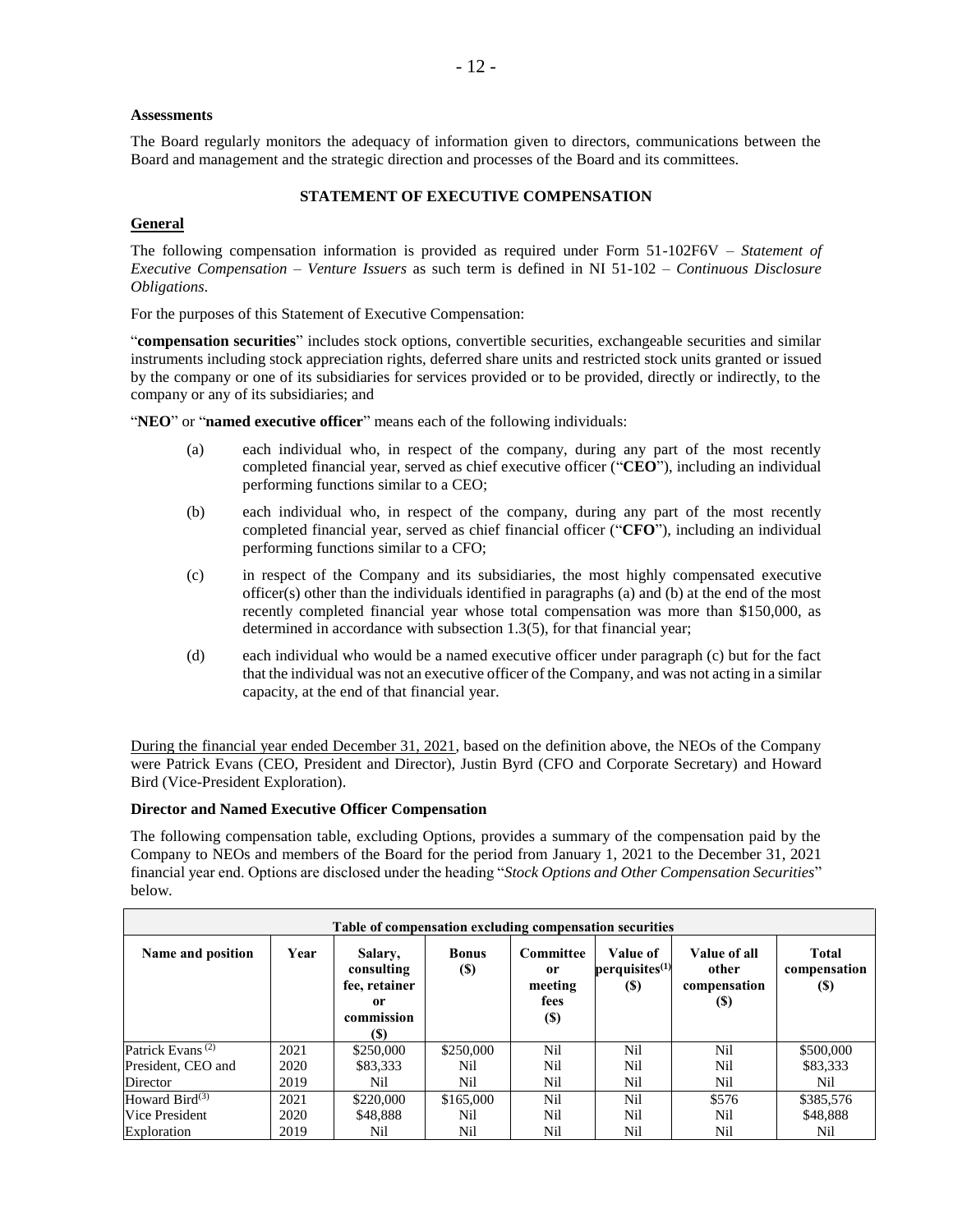| Table of compensation excluding compensation securities |      |                                                                                 |                        |                                                             |                                                  |                                              |                                        |
|---------------------------------------------------------|------|---------------------------------------------------------------------------------|------------------------|-------------------------------------------------------------|--------------------------------------------------|----------------------------------------------|----------------------------------------|
| Name and position                                       | Year | Salary,<br>consulting<br>fee, retainer<br><sub>or</sub><br>commission<br>$(\$)$ | <b>Bonus</b><br>$(\$)$ | <b>Committee</b><br><sub>or</sub><br>meeting<br>fees<br>(S) | Value of<br>perquisites <sup>(1)</sup><br>$(\$)$ | Value of all<br>other<br>compensation<br>(S) | <b>Total</b><br>compensation<br>$(\$)$ |
| Justin Byr $\overline{d^{(4)}}$                         | 2021 | \$125,000                                                                       | \$62,500               | Nil                                                         | Nil                                              | Nil                                          | \$187,500                              |
| CFO and Corporate                                       | 2020 | \$20,833                                                                        | Nil                    | Nil                                                         | Nil                                              | Nil                                          | \$20,833                               |
| Secretary                                               | 2019 | Nil                                                                             | Nil                    | Nil                                                         | Nil                                              | Nil                                          | Nil                                    |
| Sean $Pi^{(5)}$                                         | 2021 | \$20,000                                                                        | Nil                    | Nil                                                         | Nil                                              | Nil                                          | \$20,000                               |
| Director                                                | 2020 | \$2,826                                                                         | Nil                    | Nil                                                         | Nil                                              | Nil                                          | \$2,826                                |
|                                                         | 2019 | Nil                                                                             | Nil                    | Nil                                                         | Nil                                              | Nil                                          | Nil                                    |
| Harry Pokrandt <sup>(6)</sup>                           | 2021 | \$30,000                                                                        | Nil                    | Nil                                                         | Nil                                              | Nil                                          | \$30,000                               |
| Director                                                | 2020 | \$4,239                                                                         | Nil                    | Nil                                                         | Nil                                              | Nil                                          | \$4,239                                |
|                                                         | 2019 | Nil                                                                             | Nil                    | Nil                                                         | Nil                                              | Nil                                          | Nil                                    |
| Christopher Reynolds <sup>(6)</sup>                     | 2021 | \$25,000                                                                        | Nil                    | Nil                                                         | Nil                                              | Nil                                          | \$25,000                               |
| Director                                                | 2020 | \$3,534                                                                         | Nil                    | Nil                                                         | Nil                                              | Nil                                          | \$3,534                                |
|                                                         | 2019 | Nil                                                                             | Nil                    | Nil                                                         | Nil                                              | Nil                                          | Nil                                    |
| Douglas Cater <sup>(7)</sup>                            | 2021 | \$13,333                                                                        | Nil                    | Nil                                                         | Nil                                              | Nil                                          | \$13,333                               |
| Director                                                | 2020 | N/A                                                                             | Nil                    | Nil                                                         | Nil                                              | Nil                                          | N/A                                    |
|                                                         | 2019 | N/A                                                                             | Nil                    | Nil                                                         | Nil                                              | Nil                                          | N/A                                    |
| Ron Clayton <sup>(6)</sup>                              | 2021 | \$10,000                                                                        | Nil                    | Nil                                                         | Nil                                              | Nil                                          | \$10,000                               |
| Director                                                | 2020 | \$2,826                                                                         | Nil                    | Nil                                                         | Nil                                              | Nil                                          | \$2,826                                |
|                                                         | 2019 | <b>Nil</b>                                                                      | Nil                    | Nil                                                         | Nil                                              | Nil                                          | Nil                                    |
| Henry Heeney <sup>(8)</sup>                             | 2021 | N/A                                                                             | N/A                    | N/A                                                         | N/A                                              | N/A                                          | N/A                                    |
| former President and                                    | 2020 | \$100,000                                                                       | Nil                    | Nil                                                         | Nil                                              | Nil                                          | \$100,000                              |
| Director                                                | 2019 | Nil                                                                             | Nil                    | Nil                                                         | Nil                                              | Nil                                          | Nil                                    |

Notes:

(1) "Perquisites" include perquisites provided to an NEO or director that are not generally available to all employees and that, in aggregate, are: (a) \$15,000, if the NEO or director's total salary for the financial year is \$150,000 or less, (b) 10% of the NEO or director's salary for the financial year if the NEO or director's total salary for the financial year is greater than \$150,000 but less than \$500,000, or (c) \$50,000 if the NEO or director's total salary for the financial year is \$500,000 or greater.

(2) Mr. Evans was appointed President and CEO on August 12, 2020 and appointed to the Board of Directors on November 10, 2020.

- (3) Mr. Bird was appointed Vice President Exploration on December 1, 2020.
- (4) Mr. Byrd was appointed CFO and Corporate Secretary on November 1, 2020.
- (5) Mr. Pi was appointed to the Board of Directors on April 8, 2020.
- (6) Messrs. Clayton ceased as Director on June 30, 2021, Pokrandt and Reynolds were appointed to the Board of Directors on November 10, 2020.
- (7) Mr. Cater was appointed to the Board of Directors on May 4, 2021.
- (8) Mr. Heeney was President until August 12, 2020 and a Director of the Company until November 10, 2020.

#### **Stock Options and Other Incentive Plans**

#### *10% Rolling Option Plan (Option-Based Awards)*

The Company adopted a share option plan, dated for reference February 24, 2020 (the "**Option Plan**"), which was approved by Shareholders at the Company's annual general meeting on November 10, 2020 and reapproved at the annual general meeting on June 30, 2021. The directors of the Company adopted minor amendments to the Option Plan on May 18, 2022 to confirm TSXV approval is required for certain adjustments to the number of shares subject to the Option Plan as outlined below.

Capitalized but undefined terms used below have the meaning ascribed to such terms in the Option Plan.

The Option Plan provides that the Board may, from time to time, in its discretion and in accordance with TSXV requirements, grant to Service Providers of the Company, non-assignable and non-transferable options to purchase Common Shares (the "**Options**"), provided that the total number of Common Shares reserved for issuance under the Option Plan at any point in time is no more than 10% of the outstanding Common Shares at the time such Common Shares are reserved for issuance as a result of the grant of an Option, less any Common Shares reserved for issuance under share options granted under Share Compensation Arrangements other than the Option Plan, unless the Option Plan is amended pursuant to the requirements of the TSXV Policies.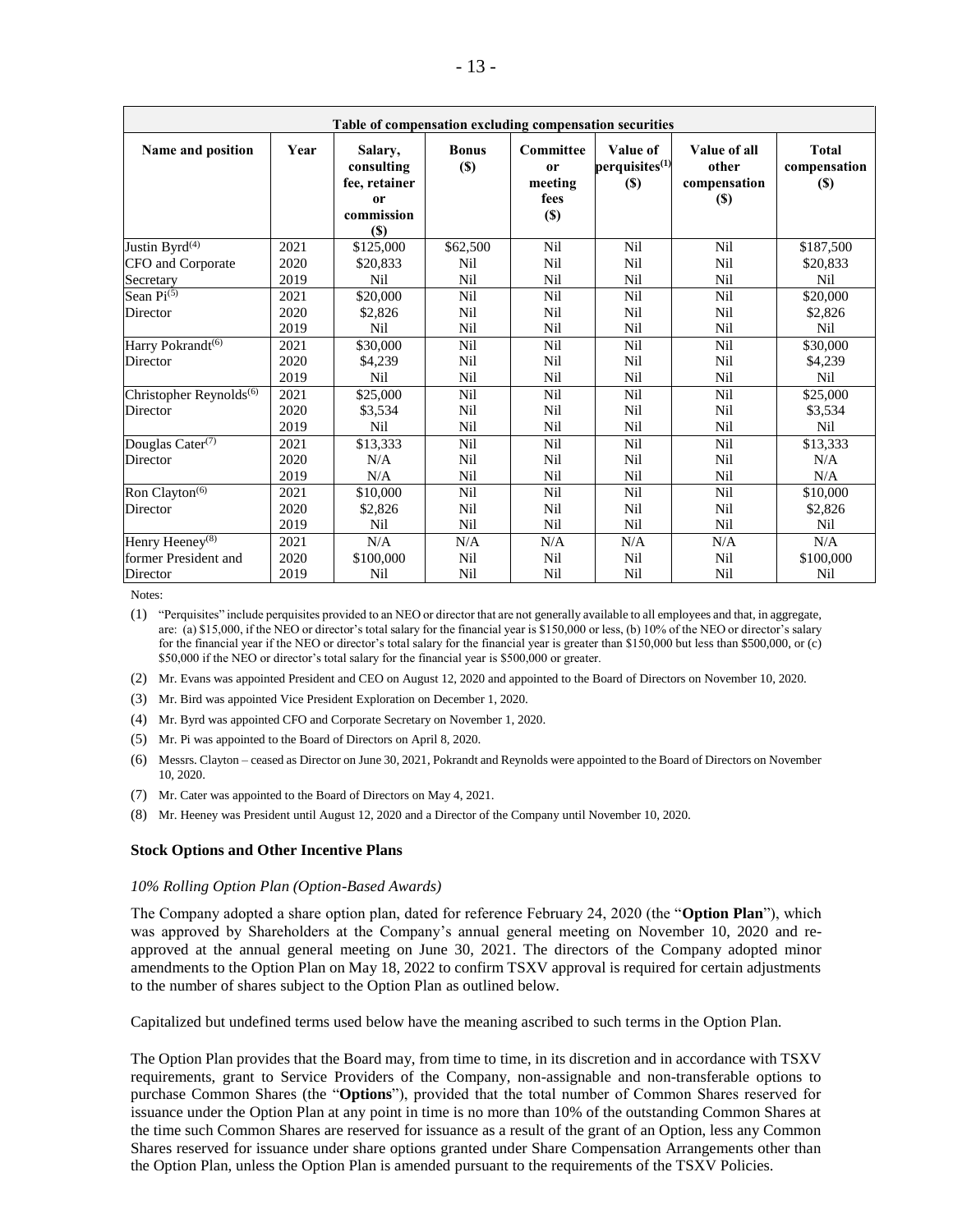Additionally, pursuant to the Plan, the following restrictions on issuances of the Options are applicable:

- (a) no Service Provider can be granted a Option if that Option would result in the total number of Options, together with all other Share Compensation Arrangements granted to such Service Provider in the previous 12 months, exceeding 5% of the number of issued and outstanding Common Shares of the Company at the time of grant, unless the Company has obtained Disinterested Shareholder Approval to do so;
- (b) the aggregate number of Options granted to all Service Providers conducting Investor Relations Activities in any 12-month period cannot exceed 2% of the number of issued and outstanding Common Shares of the Company at the time of grant without the prior consent of the TSXV; and
- (c) the aggregate number of Options granted to any one Consultant in any 12-month period cannot exceed 2% of the number of issued and outstanding Common Shares of the Company at the time of grant without the prior consent of the TSXV.

The amount payable per Common Share on the exercise of an Option will be set by the Board at the time that such Option is granted under the Option Plan, and this amount cannot be less than the Discounted Market Price, as further described in the Option Plan. The Options will be exercisable for a maximum term of 10 years from the date of grant thereof by the Board. In the event an Option granted under the Option Plan expires unexercised or is terminated by reason of dismissal of the Optionee for cause or is otherwise lawfully cancelled prior to exercise the Option, the Common Shares that were issuable to a Service Provider upon the exercise of an Option will be returned to the Option Plan and will be eligible for re-issuance.

The Options are non-assignable and non-transferable. As such, they will be exercisable only by the Optionee to whom they are granted. If the Optionee has left their employ/office or has been advised by the Company that their services are no longer required or that their service contract has expired, such Optionee may exercise their Options until the term applicable to such Option expires, except as follows:

- (a) in the case of the death of an Optionee, any vested Options held by him/her at the date of death will become exercisable by the Optionee's lawful personal representatives, heirs or executors until the earlier of one year after the date of death of such Optionee and the date of expiration of the term otherwise applicable to such Options;
- (b) an Option granted to any Service Provider will expire 90 days (or such other time, not to exceed one year, as shall be determined by the Board as at the date of grant or agreed to by the Board and the Optionee at any time prior to the expiry of the Option) after the date the Optionee ceases to be employed by or provide services to the Company, and only to the extent that such Option was vested at the date the Optionee ceased to be so employed by or ceased to provide services to the Company; and
- (c) in the case of an Optionee being dismissed from employment or the provision of services are terminated for cause, such Optionee's Options, whether or not vested at the date of dismissal or termination, will immediately be cancelled without the right to exercise such Options.

On May 18, 2022 the Option Plan was amended by the directors to comply with the TSXV's updated Corporate Finance Policy 4.4. The amendments provide that:

(i) disinterested shareholder approval is required for any extension to the term of a stock option granted to a person who was an Insider (as defined in the TSXV policy) at the time of the proposed extension; and

(ii) any adjustment to stock options granted or issued (except in relation to a consolidation or share split) is subject to the prior acceptance of the TSXV.

A copy of the Option Plan is available under the Corporation's SEDAR profile a[t www.sedar.com.](http://www.sedar.com/)

#### **Stock Options and Other Compensation Securities**

The following table provides a summary of all compensation securities granted or issued to each director and NEO by the Company or one of its subsidiaries outstanding at the end of the most recently completed financial year ended December 31, 2021 for services provided or to be provided, directly or indirectly, to the Company or any of its subsidiaries: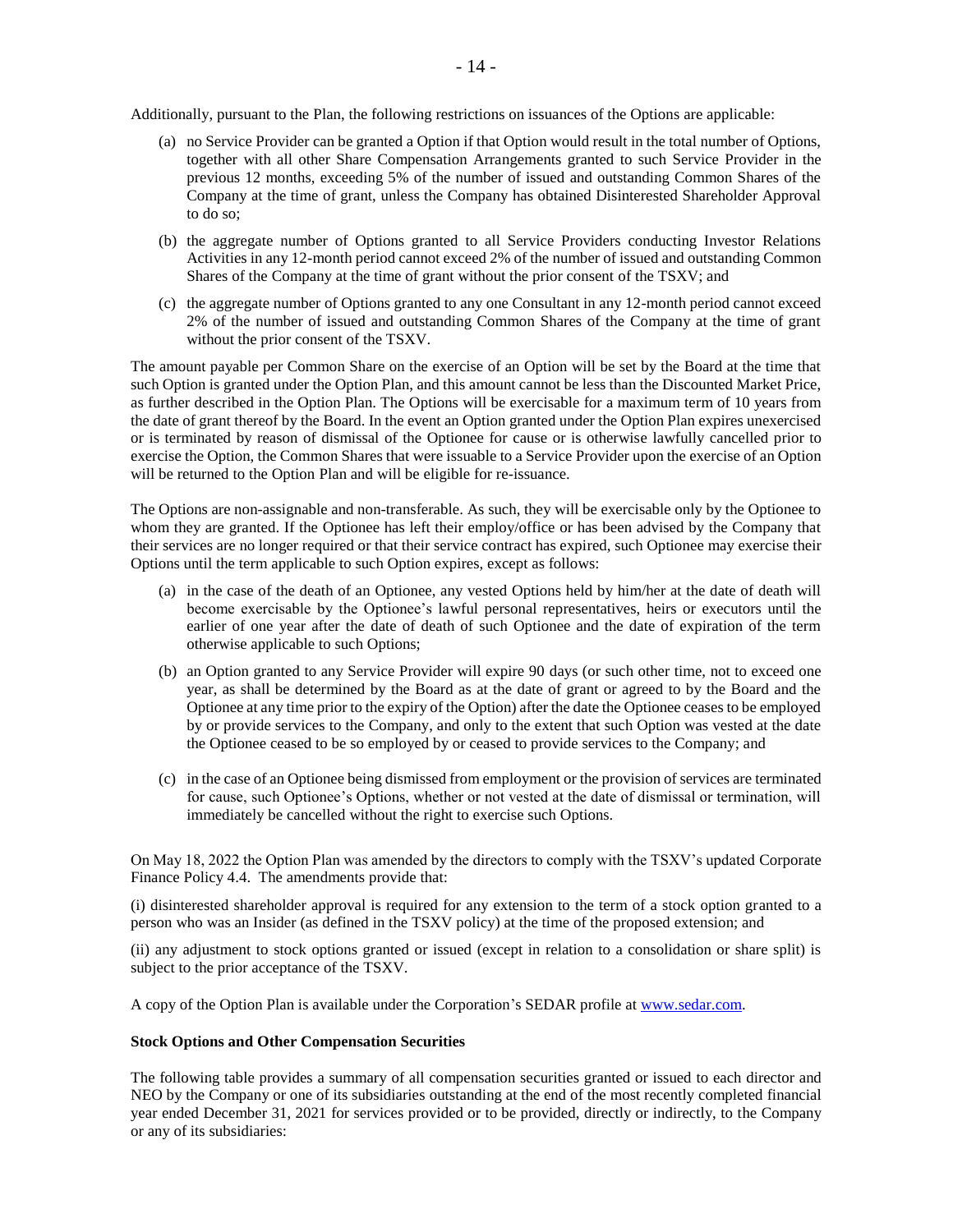| <b>Compensation Securities</b>                         |                                     |                                                                                                                         |                           |                                                  |                                                                                                |                                                                                      |                      |
|--------------------------------------------------------|-------------------------------------|-------------------------------------------------------------------------------------------------------------------------|---------------------------|--------------------------------------------------|------------------------------------------------------------------------------------------------|--------------------------------------------------------------------------------------|----------------------|
| Name and position                                      | Type of<br>compensation<br>security | <b>Number of</b><br>compensation<br>securities,<br>number of<br>underlying<br>securities, and<br>percentage of<br>class | Date of issue<br>or grant | Issue,<br>conversion or<br>exercise price<br>\$) | <b>Closing price</b><br>of security or<br>underlying<br>security on<br>date of grant<br>$(\$)$ | <b>Closing price</b><br>of security or<br>underlying<br>security at<br>year end (\$) | <b>Expiry date</b>   |
| <b>Patrick Evans</b><br>President, CEO<br>and Director | <b>Stock Options</b>                | 1,500,000                                                                                                               | December<br>31, 2020      | \$0.47                                           | N/A                                                                                            | N/A                                                                                  | December 31,<br>2030 |
| Howard Bird<br>Vice President<br>Exploration           | <b>Stock Options</b>                | 500,000                                                                                                                 | December<br>31, 2020      | \$0.47                                           | N/A                                                                                            | N/A                                                                                  | December 31,<br>2030 |
| Justin Byrd<br>CFO and<br>Corporate<br>Secretary       | <b>Stock Options</b>                | 200,000                                                                                                                 | December<br>31, 2020      | \$0.47                                           | N/A                                                                                            | N/A                                                                                  | December 31,<br>2030 |
| Ronald Clayton<br>Director                             | <b>Stock Options</b>                | 200,000                                                                                                                 | December<br>31, 2020      | \$0.47                                           | N/A                                                                                            | N/A                                                                                  | December 31,<br>2030 |
| Christopher<br>Reynolds<br>Director                    | <b>Stock Options</b>                | 200,000                                                                                                                 | December<br>31, 2020      | \$0.47                                           | N/A                                                                                            | N/A                                                                                  | December 31,<br>2030 |
| Sean Pi<br>Director                                    | <b>Stock Options</b>                | 200,000                                                                                                                 | December<br>31, 2020      | \$0.47                                           | N/A                                                                                            | N/A                                                                                  | December 31,<br>2030 |
| Harry Pokrandt<br>Director                             | <b>Stock Options</b>                | 200,000                                                                                                                 | December<br>31, 2020      | \$0.47                                           | N/A                                                                                            | N/A                                                                                  | December 31.<br>2030 |
| Douglas Cater                                          | <b>Stock Options</b>                | 200,000                                                                                                                 | May 4, 2021               | \$1.75                                           | N/A                                                                                            | N/A                                                                                  | May 3, 2031          |

### **Exercise of Compensation Securities by NEOs and Directors**

There were no compensation securities exercised by any of the NEOs or directors of the Company during the financial year ended December 31, 2021.

### **Employment, Consulting and Management Agreements**

During the fiscal year ended December 31, 2021 to date, the Company entered into the following employment agreements:

### *Patrick Evans*

The Company is party to an employment agreement with Patrick Evans, the Company's CEO and President, dated August 12, 2020 (the "**Evans Employment Agreement**"). Pursuant to the terms of the Evans Employment Agreement, the Company pays Mr. Evans an annual base salary of \$250,000 ("**CEO Base Salary**") payable in monthly instalments. Based on performance criteria agreed to between the Company and Mr. Evans, Mr. Evans may earn an annual bonus of up to 100% of CEO Base Salary. The CEO Base Salary was increased to \$275,000 on January 1, 2022.

Mr. Evans may terminate the Evans Employment Agreement at any time by providing the Company with 60 days' written notice. In the event the Company terminates Mr. Evans for any reason other than cause, Mr. Evans is entitled to severance equal to 12 months' CEO Base Salary plus an amount equal to the previous year's bonus, and, if no previous year's bonus was paid, he is entitled to severance equal to 18 months' CEO Base Salary. If Mr. Evans is terminated for cause he is not entitled to any severance other than as required by law. In the event the Company undergoes a change of control, Mr. Evans may elect to terminate the Evans Employment Agreement and he is entitled to an amount equal to 24 months' CEO Base Salary.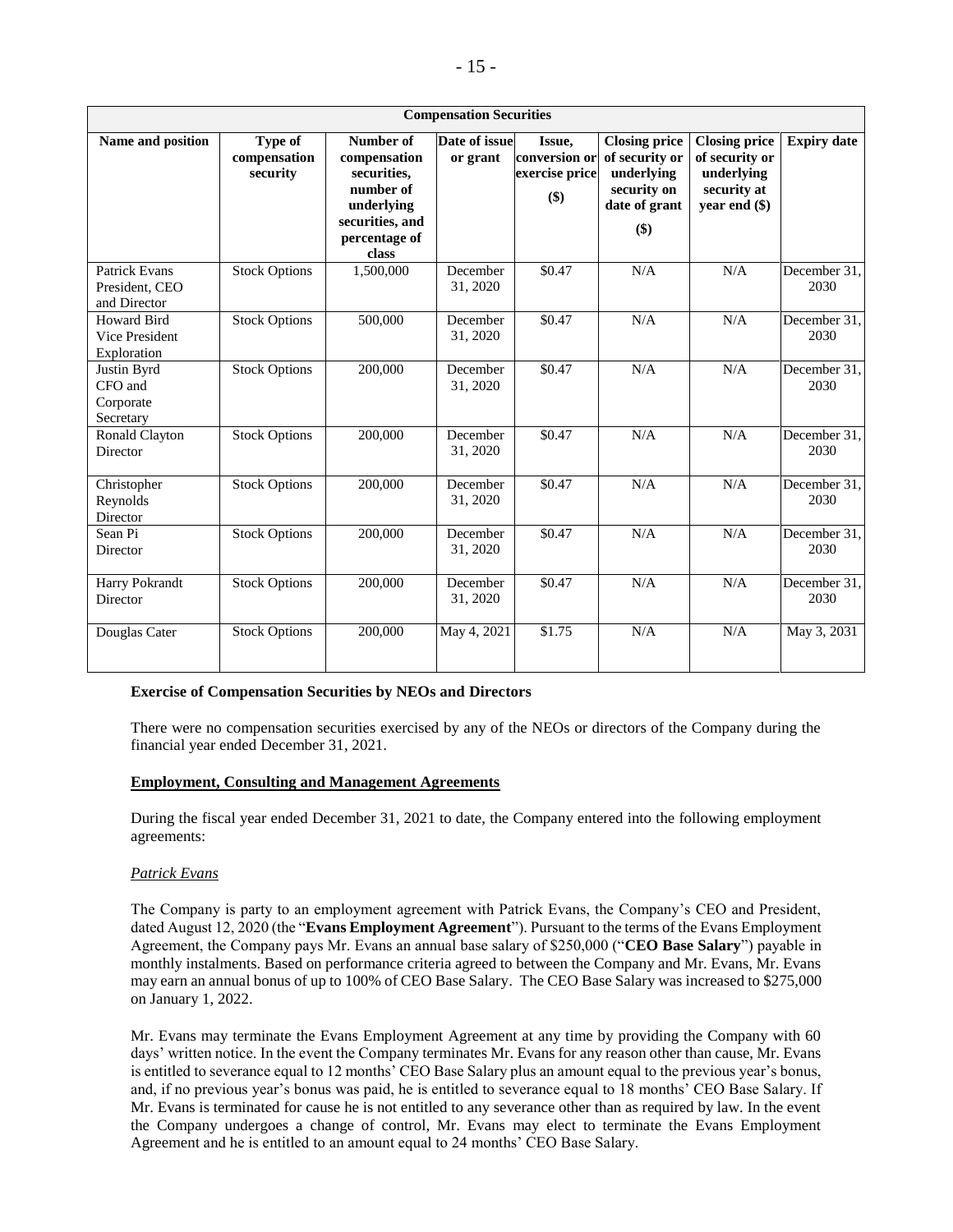## *Justin Byrd*

The Company entered into a consulting services agreement with Justin Byrd, the Company's CFO and Corporate Secretary, dated November 1, 2020 (the "**Byrd Agreement**"). Pursuant to the terms of the Byrd Agreement, the Company paid Justin Byrd an annual base salary of \$125,000 ("**CFO Base Salary**") payable in monthly instalments. Based on performance criteria agreed to between the Company and Mr. Byrd, Mr. Byrd may earn an annual bonus of up to 50% of CFO Base Salary.

Effective January 1, 2022 the Company entered into a new agreement with Aurous Consulting LLC ("**Aurous**"), an entity owned and controlled by Justin Byrd (the "**Aurous Agreement**") to replace the Byrd Agreement. Pursuant to the terms of the Aurous Agreement, the Company pays Aurous an annual base salary of \$144,000 ("**Adjusted CFO Base Salary**") payable in monthly instalments. Based on performance criteria agreed to between the Company and Aurous, Aurous may earn an annual bonus of up to 50% of Adjusted CFO Base Salary.

Aurous may terminate the Byrd Agreement at any time by providing the Company with 30 days' written notice. In the event the Company terminates Mr. Byrd for any reason other than cause, Mr. Byrd is entitled to severance equal to 12 months' Adjusted CFO Base Salary plus the value of the last annual bonus paid under the Aurous Agreement. If Aurous is terminated for cause it is not entitled to any severance other than as required by law. In the event the Company undergoes a change of control, Aurous may elect to terminate the Aurous Agreement and will be entitled to an amount equal to 24 months' Adjusted CFO Base Salary and medical and dental insurance, plus two (2) times the value of the last annual bonus paid under the Aurous Agreement.

## *Howard Bird*

The Company is party to an employment agreement with Howard Bird, the Company's Vice President Exploration, dated November 30, 2020 (the "**Bird Employment Agreement**"). Pursuant to the terms of the Bird Employment Agreement, the Company pays Howard Bird an annual base salary of \$220,000 ("**Vice President Base Salary**") payable in monthly instalments. Based on performance criteria agreed to between the Company and Mr. Bird, Mr. Bird may earn an annual bonus of up to 75% of Vice President Base Salary.

Mr. Bird may terminate the Bird Employment Agreement at any time by providing the Company with 30 days' written notice. In the event the Company terminates Mr. Bird for any reason other than cause, Mr. Bird is entitled to severance equal to 12 months' Vice President Base Salary. If Mr. Bird is terminated for cause he is not entitled to any severance other than as required by law. In the event the Company undergoes a change of control, Mr. Bird may elect to terminate the Bird Employment Agreement and he is entitled to an amount equal to 24 months' Vice President Base Salary.

# **Oversight and Description of Director and Named Executive Officer Compensation**

The Company has established a compensation committee (the "**Compensation Committee**") which makes recommendations to the Board regarding compensation to be paid or awarded to its Named Executive Officers. In making its recommendations, the Compensation Committee considers the Company's size and stage of development, and ensures that compensation reflects to the need to provide incentive and compensation for the time and effort expended by the NEOs, while taking into account the financial and other resources of the Company, as well as increasing shareholder value. The Company is a public junior mineral exploration company without revenue and therefore certain compensation factors were considered and not included within the compensation structure and philosophy. Some of the factors not considered were target share ownership guidelines, pension plans, specific target weightings and percentage of compensation at risk.

The Company's executive compensation program consists of a combination of base salary and long-term incentives in the form of participation in the Option Plan. In making determinations regarding the various elements of executive compensation, the Company will seek to meet the following requirements:

- incentivize extraordinary performance from key personnel;
- attract, retain and motivate talented executives; and
- align the interests of Named Executive Officers with the interests of the Company's shareholders.

In determining compensation, the Company does not use a peer group.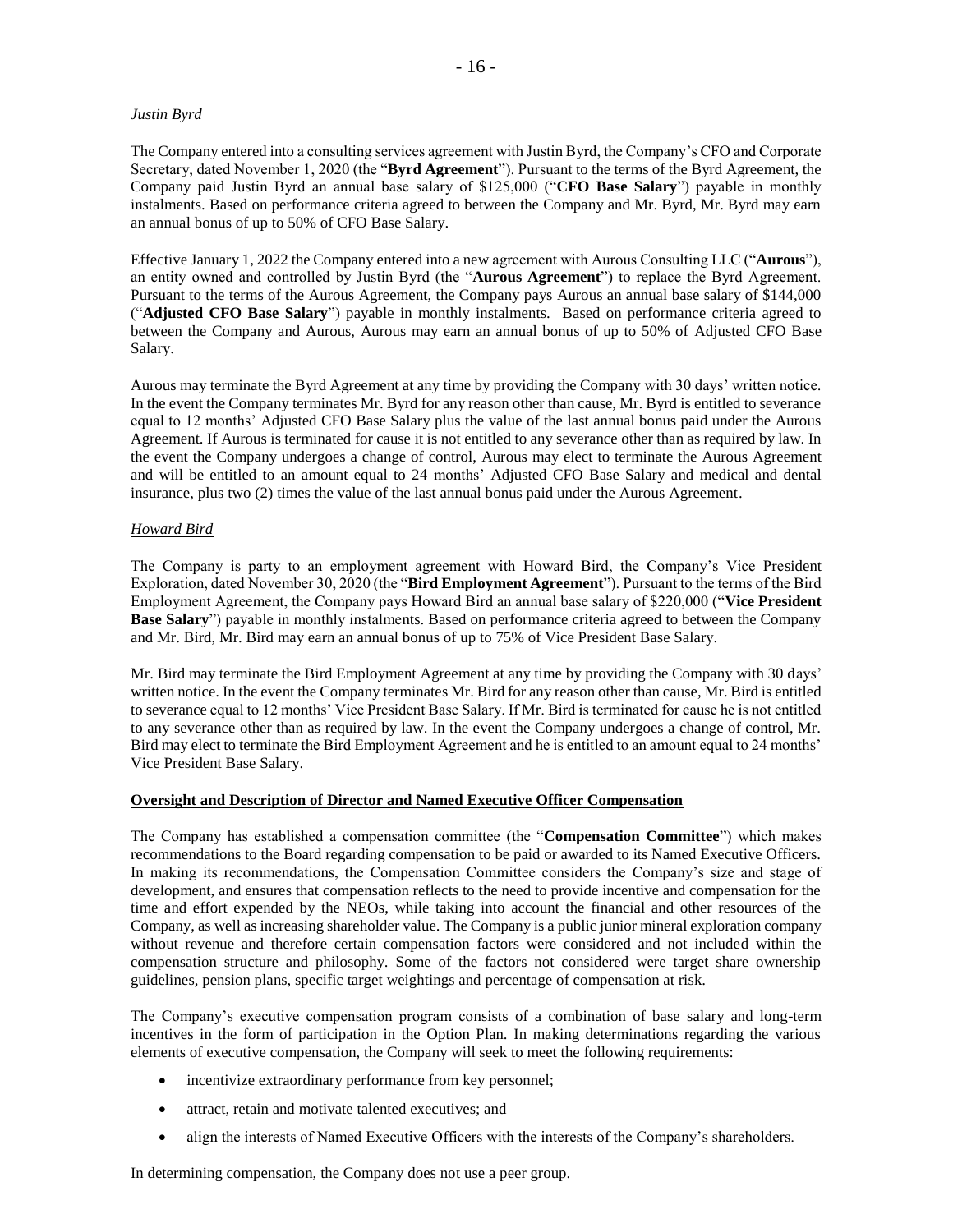The Company has not adopted a policy restricting its executive officers or directors from purchasing financial instruments that are designated to hedge or offset a decrease in market value of equity securities granted as compensation or held, directly or indirectly, by its executive officers or directors. To the knowledge of the Company, none of the executive officers or directors has purchased such financial instruments.

The Compensation Committee consists of three members: Harry Pokrandt (Chair), Christopher Reynolds and Douglas Cater. Each of the Compensation Committee members are considered independent pursuant to NI 52- 110. Each member of the Compensation Committee has business and other experience which is relevant to their position as a member of the Compensation Committee. By virtue of having differing professional backgrounds, business experience, knowledge of the Company's industry, knowledge of corporate governance practices and, where appropriate, service on compensation committees of other reporting issuers and experience interacting with external consultants and advisors, the members of the Compensation Committee are able to make decisions on the suitability of the Company's compensation policies and practices.

A copy of the Compensation Committee Charter is attached hereto as Schedule "C" to this Information Circular.

# **Pension Disclosure**

The Company does not have a pension plan that provides for payments or benefits to the NEOs at, following, or in connection with retirement.

## **SECURITIES AUTHORIZED FOR ISSUANCE UNDER EQUITY COMPENSATION PLANS**

The following table discloses Options to purchase Common Shares outstanding pursuant to the Company's Option Plan and Common Shares remaining available for grant of Options pursuant to the Option Plan for the financial year ended December 31, 2021.

|                                                                                  | Number of<br>securities to be<br>issued upon exercise<br>of outstanding<br><b>Options</b> | Weighted-average<br>exercise price of<br>outstanding Options | Number of securities remaining<br>available for future issuance<br>under equity compensation plans<br>(excluding securities reflected in<br>column (a)) |
|----------------------------------------------------------------------------------|-------------------------------------------------------------------------------------------|--------------------------------------------------------------|---------------------------------------------------------------------------------------------------------------------------------------------------------|
| <b>Plan Category</b>                                                             | (a)                                                                                       | (b)                                                          | (c)                                                                                                                                                     |
| Equity compensation<br>plans approved by<br>securityholders<br>- the Option Plan | 3,850,000                                                                                 | \$0.54                                                       | 4,215,101                                                                                                                                               |
| Equity compensation<br>plans not approved by<br>securityholders                  | Nil                                                                                       | Nil                                                          | Nil                                                                                                                                                     |
| <b>Total</b>                                                                     | 3,850,000                                                                                 | \$0.54                                                       | 4,215,101                                                                                                                                               |

#### *Equity Compensation Plan Information*

# **INDEBTEDNESS OF DIRECTORS AND EXECUTIVE OFFICERS**

No directors, proposed nominees for election as directors, executive officers or their respective associates or affiliates, or other management of the Company were indebted to the Company as at the Company's most recently completed financial year ended December 31, 2021 or as at the date hereof.

# **INTEREST OF INFORMED PERSONS IN MATERIAL TRANSACTIONS**

To the knowledge of management of the Company, no informed person (a director, officer or holder of 10% or more of the Common Shares) or nominee for election as a director of the Company or any associate or affiliate of any informed person or proposed director had any interest in any transaction which has materially affected or would materially affect the Company or any of its subsidiaries during the financial year ended December 31, 2021, or has any interest in any material transaction during fiscal 2021 other than as disclosed in Note 6 - Related Parties in the annual financial statements for the financial year ended December 31, 2021.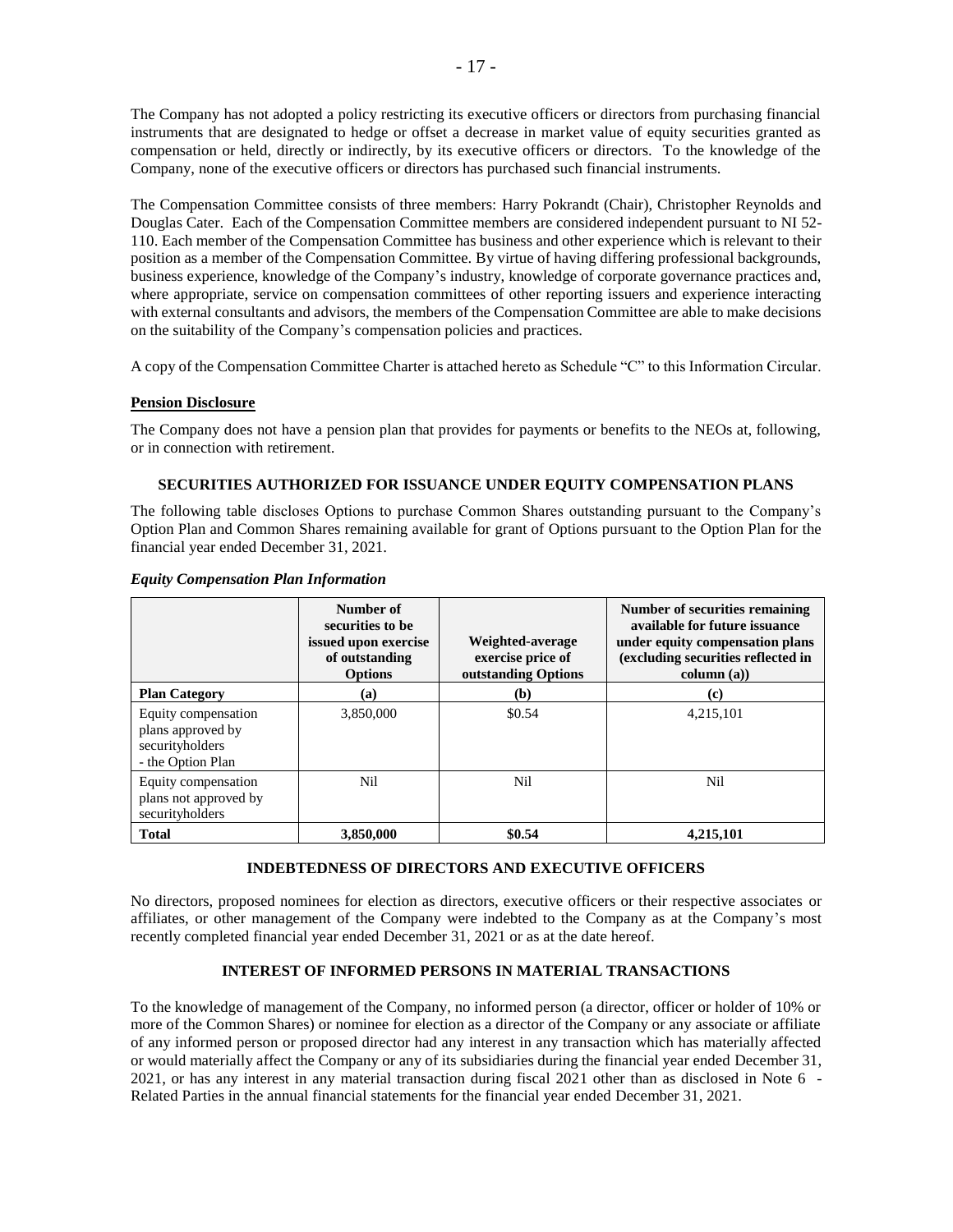### **MANAGEMENT CONTRACTS**

There are no management functions of the Company, which are to any substantial degree performed by a person or company other than the directors or senior officers of the Company.

## **PARTICULARS OF MATTERS TO BE ACTED UPON**

- **A. Set Number of Directors -** see "*Election of Directors*" above (page 5).
- **B. Election of Directors –** see "*Election of Directors*" above (page 5).
- **C. Appointment of Auditor –** see "*Appointment of Auditor*" above (page 8).
- **D. Continuation of Option Plan –** see "*Continuation of Option Plan*" below.

### **Continuation of Option Plan**

To comply with the TSXV policies covering "rolling" stock option plans, continued grants under the Option Plan must be approved annually by the shareholders of the Company. At the Meeting, Shareholders will be asked to ratify and approve the Option Plan for continuation until the next annual general meeting of the Company.

The Option Plan is described in more detail, including the material terms of the Option Plan, above under "*Statement of Executive Compensation – Stock Options and Other Incentive Plans*."

#### **Shareholder Approval**

The Board is of the view that the Option Plan provides the Company with the flexibility to attract and maintain the services of executives, employees and other service providers in competition with other companies in the industry. Accordingly, at the Meeting, Shareholders will be asked to approve the following ordinary resolution, with or without variation:

"**RESOLVED** as an ordinary resolution that the Company's Option Plan dated as of February 24, 2020 and approved by Shareholders on November 10, 2020, re-approved by the Shareholders on June 30, 2021, as amended on May 18, 2022, be and is hereby ratified and re-approved for continuation until the next annual general meeting of the Company."

An ordinary resolution is a resolution passed by the Shareholders of the Company at a general meeting by a simple majority of the votes cast on the resolution in person or by proxy. A copy of the Option Plan will be available for inspection by any shareholder at the Meeting. A copy of the Option Plan is filed under the Company's SEDAR profile at [www.sedar.com.](http://www.sedar.com/)

### **The Board recommends shareholders vote in favour of ratification and approval of the Option Plan.**

**In the absence of a contrary instruction, the persons named in the enclosed Proxy intend to vote in favour of the above ordinary resolution. An ordinary resolution is a resolution passed by the Shareholders of the Company at a general meeting by a simple majority of the votes cast in person or by proxy.**

## **ADDITIONAL INFORMATION**

Financial information is provided in the Company's audited financial statements for the year ended December 31, 2021 and the related management's discussion and analyses (the "**Financial Statements**"). The Financial Statements will be placed before the Meeting.

Additional information relating to the Company and a copy of the Financial Statements may be obtained under the Company's SEDAR at [www.Sedar.com](http://www.sedar.com/) or upon request from the Company at 489 MacDougal Street, Matheson, Ontario P0K 1N0, Telephone No.: 1-800-301-6816. The Company may require payment of a reasonable charge from any person or company who is not a securityholder of the Company, who requests a copy of any such document.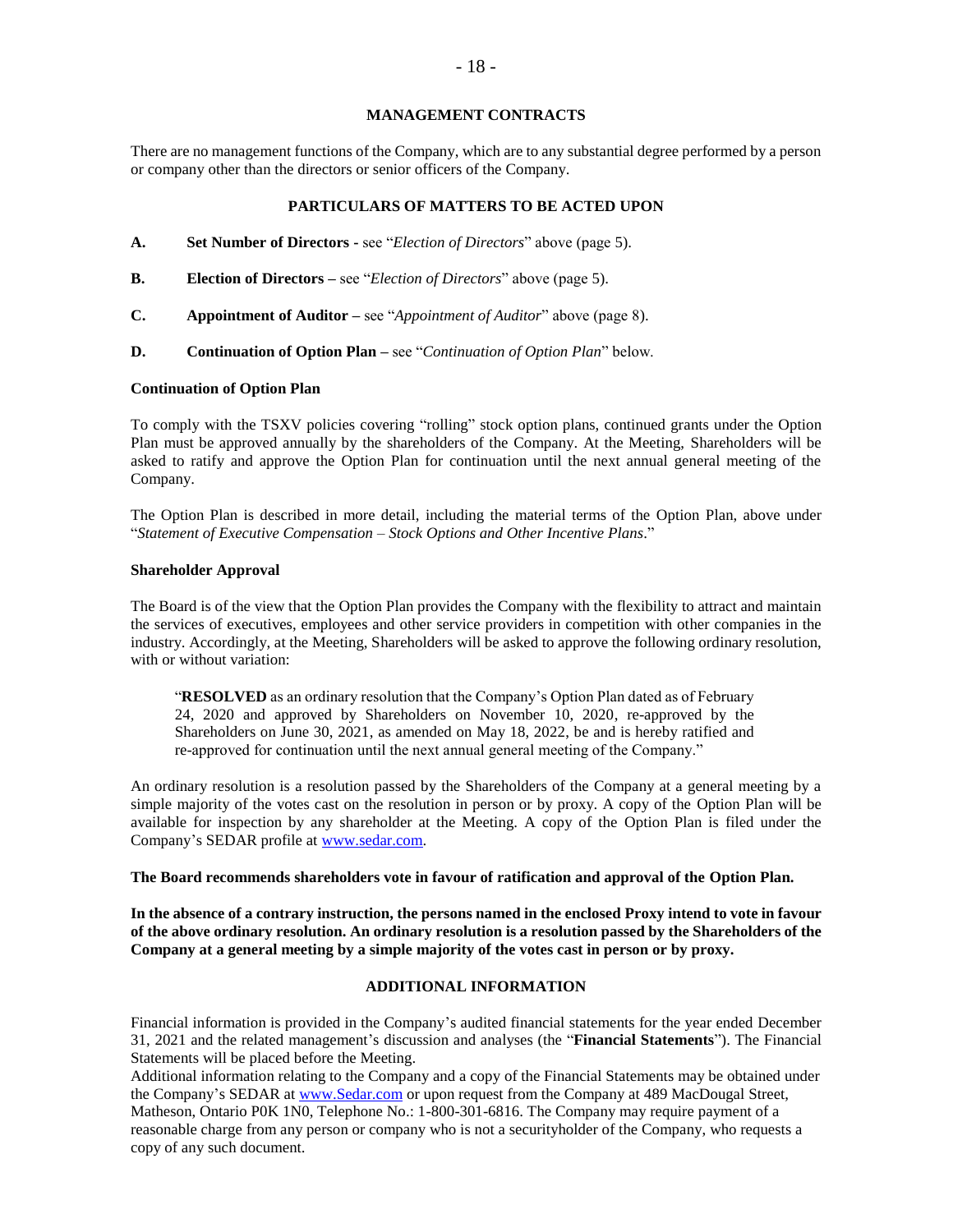## **OTHER MATTERS**

The Board is not aware of any other matters which it anticipates will come before the Meeting as of the date of mailing of this Information Circular.

The contents of this Information Circular and its distribution to shareholders have been approved by the Board of the Company.

**DATED** at Vancouver, British Columbia, as of this 18th day of May, 2022.

# **BY ORDER OF THE BOARD**

*"Patrick Evans"*

**Patrick Evans President and Chief Executive Officer**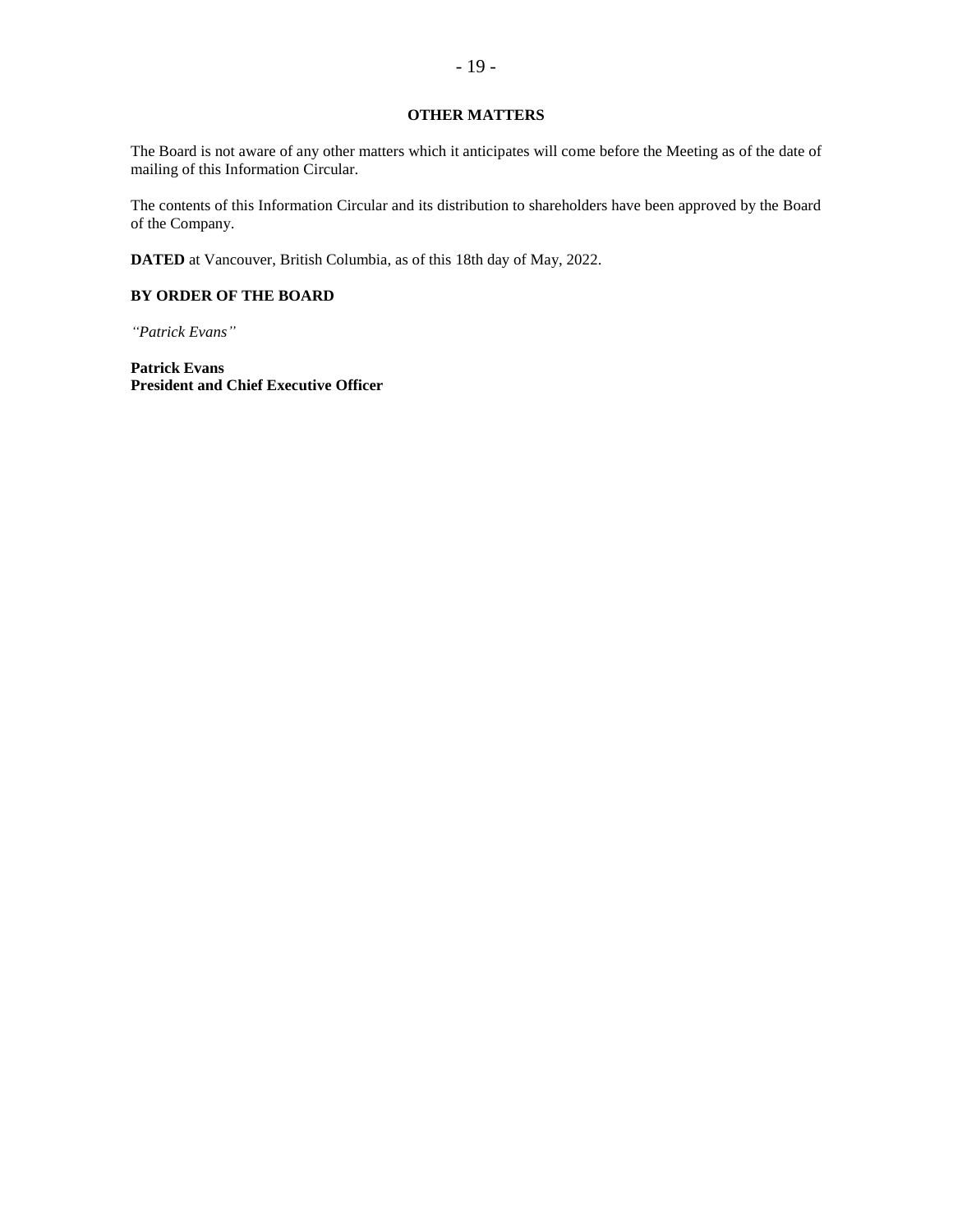### **SCHEDULE "A"**

### **AUDIT COMMITTEE CHARTER**

## **MAYFAIR GOLD CORP. (the "Company")**

# **AUDIT COMMITTEE CHARTER**

## **1. PURPOSE AND PRIMARY RESPONSIBILITY**

1.1 This charter sets out the Audit Committee's (the "**Committee**") purpose, composition, member qualification, member appointment and removal, responsibilities, operations, manner of reportingto the Board of Directors (the "**Board**") of the Company, annual evaluation and compliance with this charter.

1.2 The primary responsibility of the Committee is that of oversight of the financial reporting process on behalf of the Board. This includes oversight responsibility for financial reporting and continuous disclosure, oversight of external audit activities, oversight of financial risk and financial management control, and oversight responsibility for compliance with tax and securities laws and regulations as well as whistle blowing procedures. The Committee is also responsible for the other matters as set out in this charter and/or such other matters as may be directed by the Board from time to time. The Committee should exercise continuous oversight of developments in these areas.

## **2. MEMBERSHIP**

2.1 The Committee will consist of at least three members, all of whom must be directors of the Company and whom shall be financially literate, provided that a Committee member who is not financially literate may be appointed to the Committee if such member becomes financially literate withina reasonable period of time following his or her appointment. Upon graduating to a more senior stock exchange, if required under the rules or policies of such exchange, the Committee will consist of at least three members, all of whom shall meet the experience, financial literacy, and independence requirements of such exchange and of National Instrument 52-110 – *Audit Committees.*

2.2 The members of the Committee will be appointed annually (and from time to time thereafter to fill vacancies on the Committee) by the Board. A Committee member may be removed or replaced at any time at the discretion of the Board and will cease to be a member of the Committee on ceasing to be a director.

2.3 The chairperson (the "**Chair**") of the Committee will be appointed by the Board.

2.4 A majority of the members of the Committee must not be officers, employees or control persons of the Company or any of its associates or affiliates.

## **3. AUTHORITY**

3.1 In addition to all authority required to carry out the duties and responsibilities included in this charter, the Committee has specific authority to:

(a) engage, set and pay the compensation for independent counsel and other advisors as it determines necessary to carry out its duties and responsibilities, and any such consultants or professional advisors so retained by the Committee will report directly to the Committee;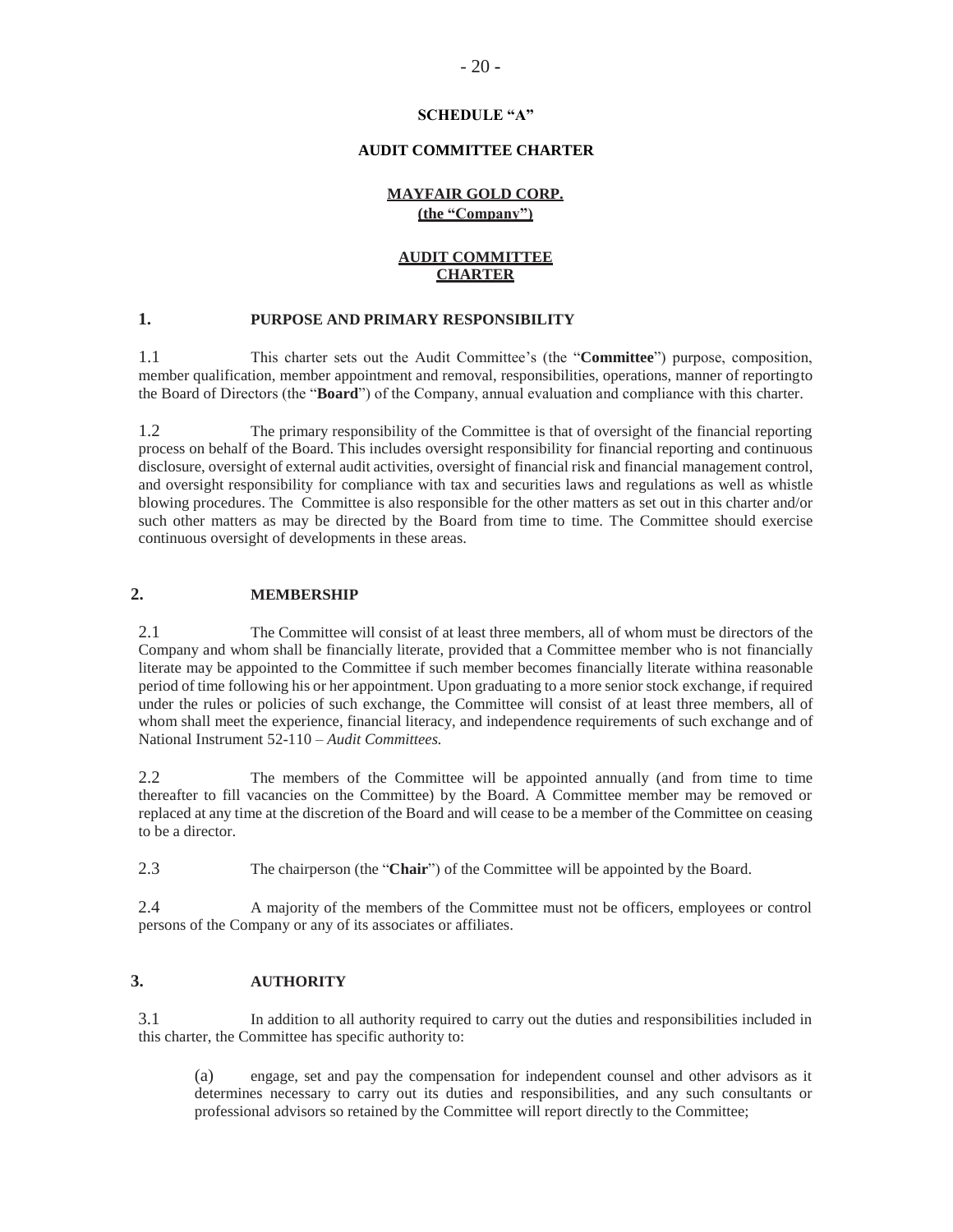(b) communicate directly with management and any internal auditor, and with the external auditor without management involvement; and

(c) incur ordinary administrative expenses that are necessary or appropriate in carrying out its duties, which expenses will be paid for by the Company.

## **4. DUTIES AND RESPONSIBILITIES**

4.1 The duties and responsibilities of the Committee include:

(a) recommending to the Board the external auditor to be nominated by the Board;

(b) recommending to the Board the compensation of the external auditor to be paid by the Company in connection with:

- (i) preparing and issuing the audit report on the Company's financial statements, and
- (ii) performing other audit, review or attestation services;

(c) reviewing the external auditor's annual audit plan, fee schedule and any related services proposals (including meeting with the external auditor to discuss any deviations from or changes to the original audit plan, as well as to ensure that no management restrictions have been placedon the scope and extent of the audit examinations by the external auditor or the reporting of their findings to the Committee);

(d) overseeing the work of the external auditor;

(e) ensuring that the external auditor is independent by receiving a report annually from the external auditors with respect to their independence, such report to include disclosure of all engagements (and fees related thereto) for non-audit services provided to Company;

(f) ensuring that the external auditor is in good standing with the Canadian Public Accountability Board by receiving, at least annually, a report by the external auditor on the audit firm's internal quality control processes and procedures, such report to include any material issues raised by the most recent internal quality control review, or peer review, of the firm, or any governmental or professional authorities of the firm within the preceding five years, and any steps taken to deal with such issues;

(g) ensuring that the external auditor meets the rotation requirements for partners and staff assigned to the Company's annual audit by receiving a report annually from the external auditors setting out the status of each professional with respect to the appropriate regulatory rotation requirements and plans to transition new partners and staff onto the audit engagement as various audit team members' rotation periods expire;

(h) reviewing and discussing with management and the external auditor the annual audited and quarterly unaudited financial statements and related Management Discussion and Analysis ("**MD&A**"), including the appropriateness of the Company's accounting policies, disclosures (including material transactions with related parties), reserves, key estimates and judgements (including changes or variations thereto) and obtaining reasonable assurance that the financial statements are presented fairly in accordance with International Financial Reporting Standards and the MD&A is in compliance with appropriate regulatory requirements;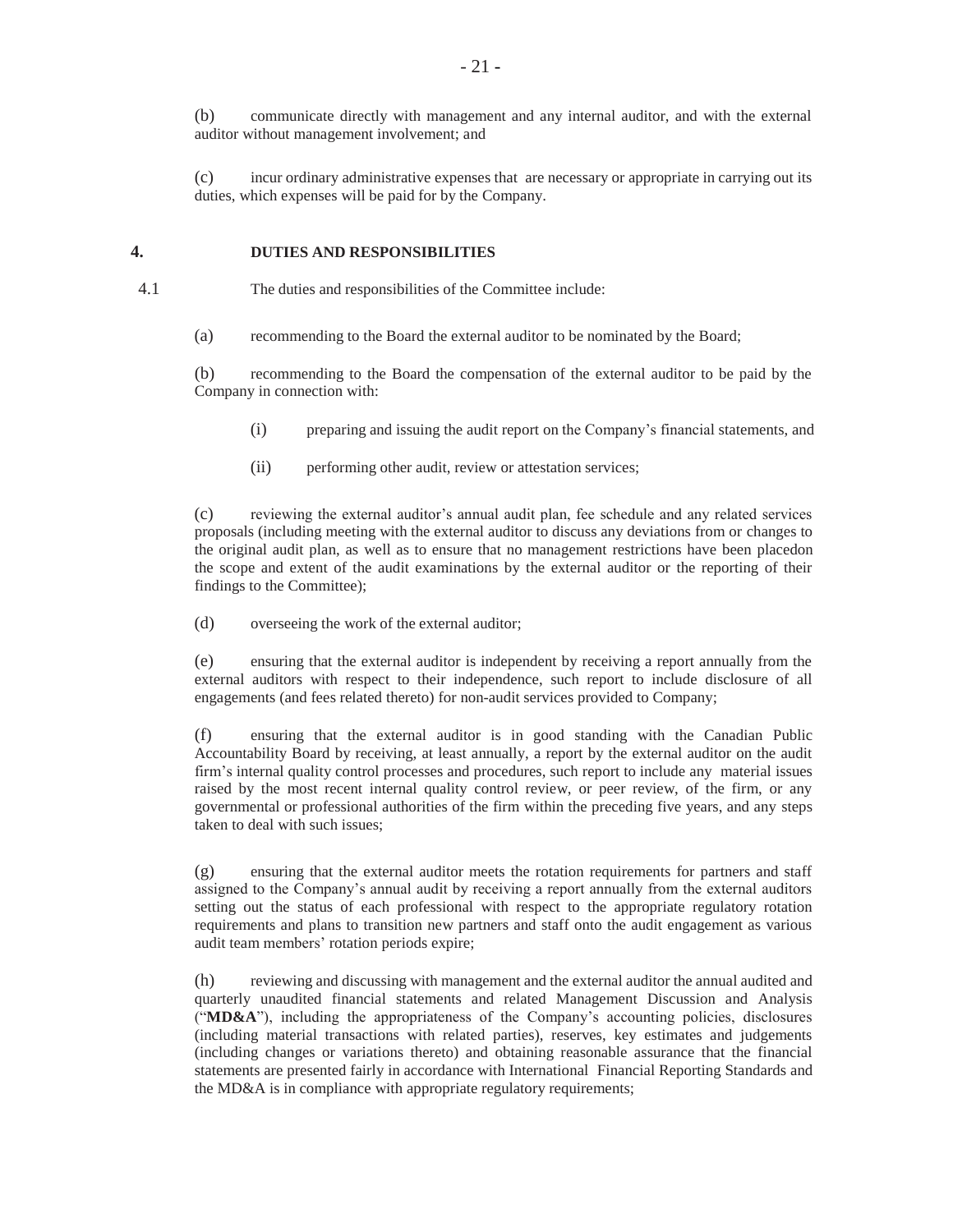(i) reviewing and discussing with management and the external auditor major issues regarding accounting principles and financial statement presentation including any significant changes in the selection or application of accounting principles to be observed in the preparationof the financial statements of the Company and its subsidiaries;

(j) reviewing and discussing with management and the external auditor the external auditor's written communications to the Committee in accordance with generally accepted auditing standards and other applicable regulatory requirements arising from the annual audit and quarterly review engagements;

(k) reviewing the external auditor's report to the shareholders on the Company's annual financial statements;

(l) reporting on and recommending to the Board the approval of the annual financial statements and the external auditor's report on those financial statements, the quarterly unaudited financial statements, and the related MD&A and press releases for such financial statements, prior to the dissemination of these documents to shareholders, regulators, analysts and the public;

(m) satisfying itself on a regular basis through reports from management and related reports, if any, from the external auditors, that adequate procedures are in place for the review of the Company's disclosure of financial information extracted or derived from the Company's financial statements that such information is fairly presented;

(n) overseeing the adequacy of the Company's system of internal accounting controls and obtaining from management and the external auditor summaries and recommendations for improvement of such internal controls and processes, together with reviewing management's remediation of identified weaknesses;

(o) reviewing with management and the external auditors the integrity of disclosure controls and internal controls over financial reporting;

(p) reviewing and monitoring the processes in place to identify and manage the principal risks that could impact the financial reporting of the Company and assessing, as part of itsinternal controls responsibility, the effectiveness of the over-all process for identifying principal business risks and report thereon to the Board;

(q) satisfying itself that management has developed and implemented a system to ensure that the Company meets its continuous disclosure obligations through the receipt of regular reports from management and the Company's legal advisors on the functioning of the disclosure compliance system (including any significant instances of non-compliance with such system), in order to satisfy itself that such system may be reasonably relied upon;

(r) resolving disputes between management and the external auditor regarding financial reporting;

(s) as necessary or required, establishing procedures for:

(i) the receipt, retention and treatment of complaints received by the Company from employees and others regarding accounting, internal accounting controls or auditing matters and questionable practices relating thereto, and

(ii) the confidential, anonymous submission by employees of the Company of concerns regarding questionable accounting or auditing matters;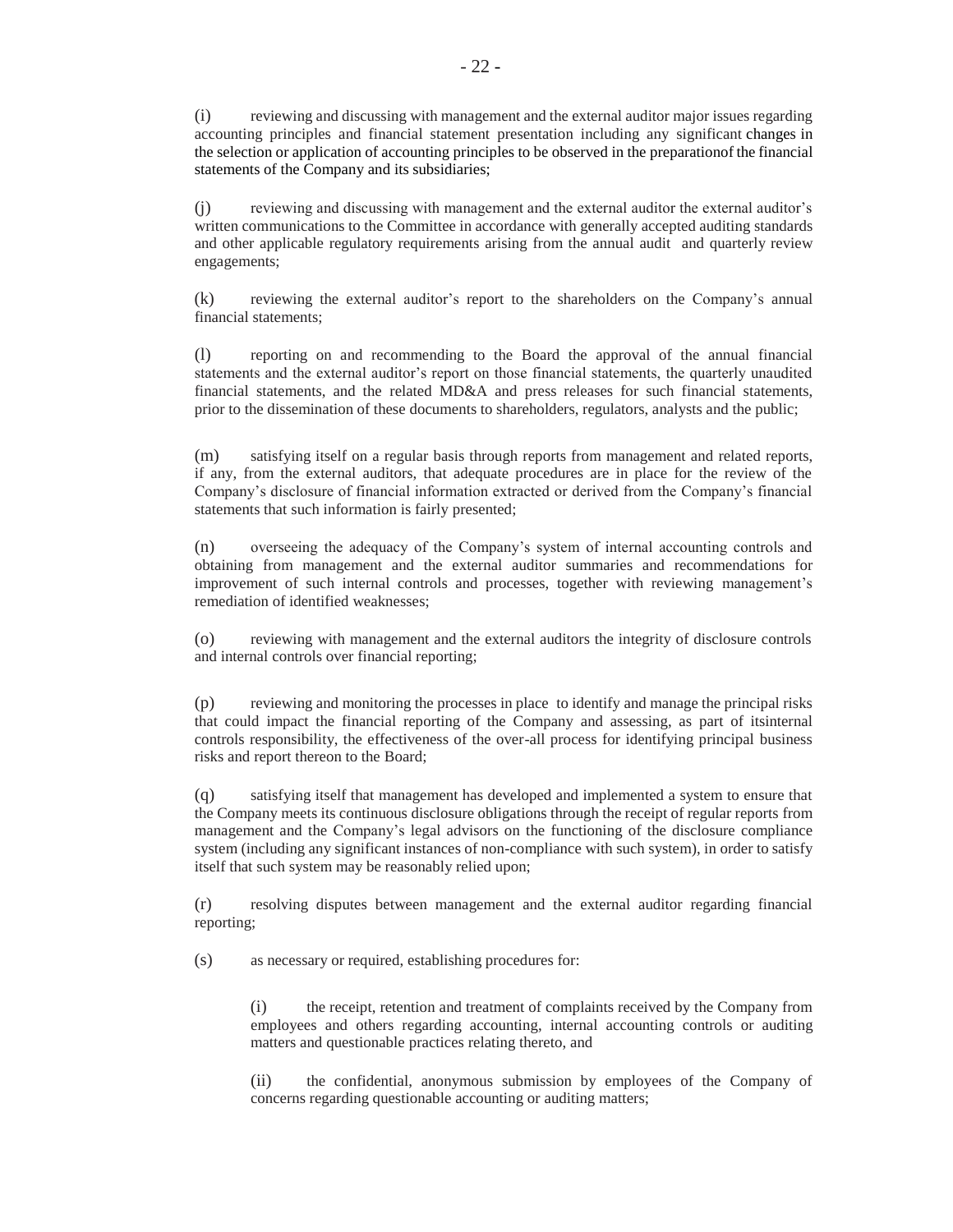(t) as necessary or required, reviewing and approving the Company's hiring policies with respect to partners or employees (or former partners or employees) of either a former or the present external auditor;

(u) pre-approving all non-audit services to be provided to the Company or any subsidiaries by the Company's external auditor;

(v) overseeing compliance with regulatory authority requirements for disclosure of external auditor services and Committee activities;

(w) as necessary or required, establishing procedures for:

(i) reviewing the adequacy of the Company's insurance coverage, including the Directors' and Officers' insurance coverage;

(ii) reviewing activities, organizational structure, and qualifications of the chief financial officer ("**CFO**") and the staff in the financial reporting area and ensuring that matters related to succession planning within the Company are raised for consideration at the Board;

(iii) obtaining reasonable assurance as to the integrity of the chief executive officer ("**CEO**") and other senior management and that the CEO and other senior management strive to create a culture of integrity throughout the Company;

(iv) reviewing fraud prevention policies and programs, and monitoring their implementation; and

(v) reviewing regular reports from management and others (e.g., external auditors, legal counsel) with respect to the Company's compliance with laws and regulations having a material impact on the financial statements including:

- (A) tax and financial reporting laws and regulations;
- (B) legal withholding requirements;
- (C) environmental protection laws and regulations; and
- (D) other laws and regulations which expose directors to liability.

4.2 A regular part of Committee meetings involves the appropriate orientation of new members as well as the continuous education of all members. Items to be discussed include specific business issues as well as new accounting and securities legislation that may impact the organization. The Chair of the Committee will regularly canvass the Committee members for continuous education needs and in conjunction with the Board education program, arrange for such education to be provided to the Committee on a timely basis.

4.3 On an annual basis the Committee shall review and assess the adequacy of this charter taking into account all applicable legislative and regulatory requirements as well as any best practice guidelines recommended by regulators or stock exchanges with whom the Company has a reporting relationship and, if appropriate, recommend changes to the Committee charter to the Board for its approval.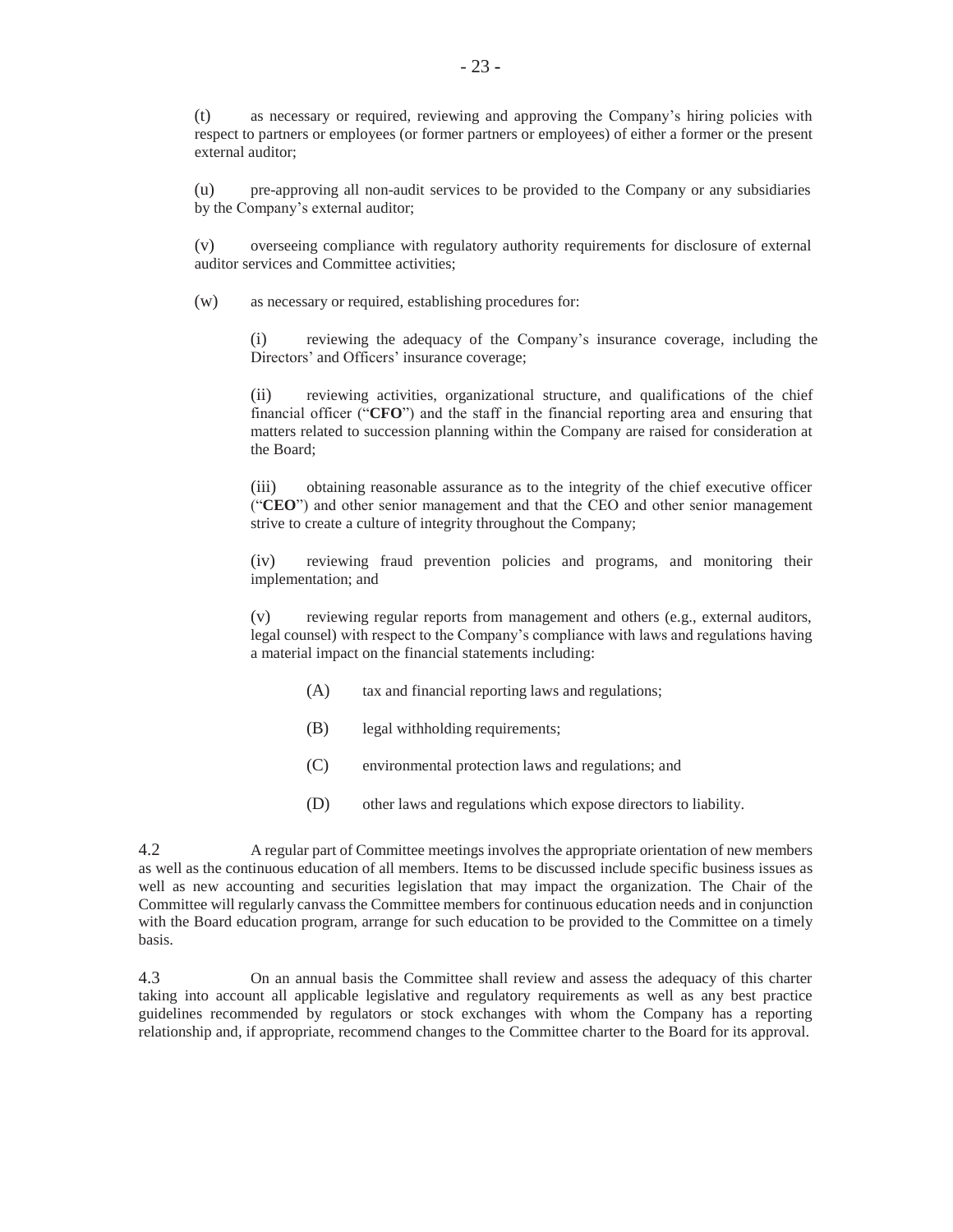# **5. MEETINGS**

5.1 The quorum for a meeting of the Committee is a majority of the members of the Committee.

5.2 The Chair of the Committee shall be responsible for leadership of the Committee, including scheduling and presiding over meetings, preparing agendas, overseeing the preparation of briefing documents to circulate during the meetings as well as pre-meeting materials, and making regular reports to the Board. The Chair of the Committee will also maintain regular liaison with the CEO, CFO, and the lead external audit partner.

5.3 The Committee will meet in camera separately with each of the CEO and the CFO of the Company at least annually to review the financial affairs of the Company.

5.4 The Committee will meet with the external auditor of the Company in camera at least once each year, at such time(s) as it deems appropriate, to review the external auditor's examination and report.

5.5 The external auditor must be given reasonable notice of, and has the right to appear before and to be heard at, each meeting of the Committee.

5.6 Each of the Chair of the Committee, members of the Committee, Chairperson of the Board, external auditor, CEO, CFO or secretary shall be entitled to request that the Chair of the Committee call a meeting which shall be held within 48 hours of receipt of such request to consider any matter that such individual believes should be brought to the attention of the Board or the shareholders.

### **6. REPORTS**

6.1 The Committee will report, at least annually, to the Board regarding the Committee's examinations and recommendations.

6.2 The Committee will report its activities to the Board to be incorporated as a part of the minutes of the Board meeting at which those activities are reported.

# **7. MINUTES**

7.1 The Committee will maintain written minutes of its meetings, which minutes will be filed with the minutes of the meetings of the Board.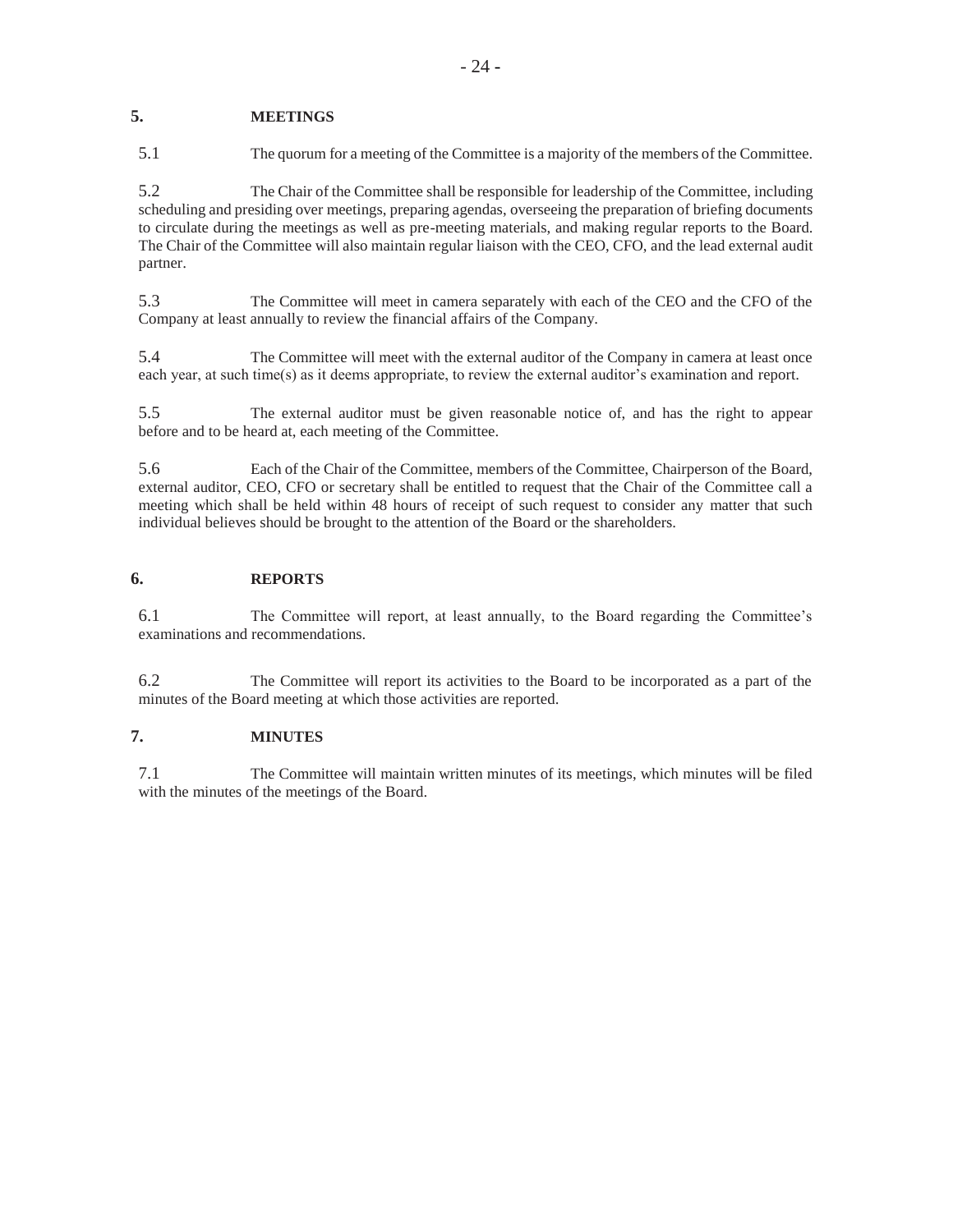## **SCHEDULE "B"**

## **CORPORATE GOVERNANCE COMMITTEE CHARTER**

# **MAYFAIR GOLD CORP. (the "Company")**

## **CORPORATE GOVERNANCE COMMITTEE CHARTER**

# **I. PURPOSE**

The Corporate Governance Committee (the "**Committee**") will assist the Board of Directors (the "**Board**") of the Company in fulfilling its oversight responsibilities for:

- 1. corporate governance principles,
- 2. performance reviews of the Board, committees and directors,
- 3. nominations to the Board, and
- 4. structure and composition of Board committees.

## **II. COMPOSITION**

- 1. The Committee will be comprised of three or more directors as determined by the Board, a majority of whom will have been affirmatively determined by the Board to be "independent" under:
	- (a) applicable securities laws and regulations, including National Instrument 58-101 *Disclosure of Corporate Governance Practices* of the Canadian Securities Administrators; and
	- (b) the rules and policies of each stock exchange on which the Company's securities are listed for trading, including the TSX Venture Exchange.

The Chairperson of the Committee (the "**Chair**") shall be designated by the Board.

The Committee shall keep minutes of its meetings in which shall be recorded all action taken by it, which minutes shall be approved by Committee members and be available as soon as possible to the Board.

### **III. Duties, Powers, and Responsibilities**

In discharging its responsibilities, the Committee shall:

## 1. **Corporate Governance Principles**

(a) Recommend to the Board corporate governance principles addressing, among other matters, the size, composition and responsibilities of the Board and its committees, which shall be reviewed not less frequently than annually by the Committee.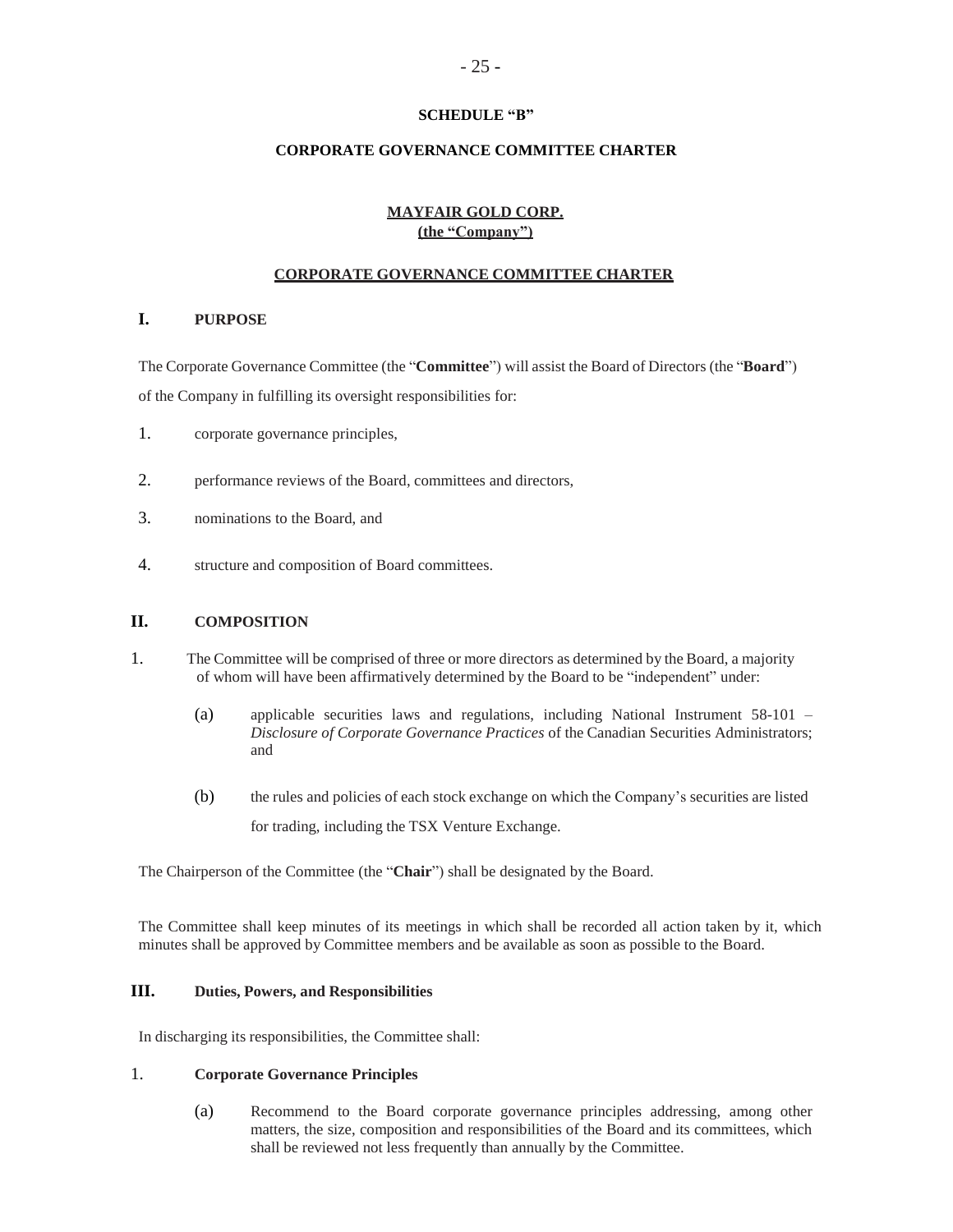(b) Recommend to the Board with respect to changes to the corporate governance principles.

# 2. **Performance Reviews of the Board, Committees and Directors**

- (a) Evaluate the performance of the Board on an annual basis.
- (b) Solicit comments from all directors and report annually to the Board on its assessment of the Board's performance.
- (c) Evaluate the performance of individual directors and committees of the Board on a periodic basis.

# 3. **Nominations to the Board of Directors**

- (a) Establish criteria for selecting new directors which shall reflect, among other things, a candidate's integrity and business ethics, strength of character, judgment, experience and independence, as well as factors relating to the composition of the Board, including its size and structure, the relative strengths and experience of current Board members and principles of diversity.
- (b) Consider and recruit candidates to fill new positions on the Board.
- (c) Review any candidate recommended by the shareholders of the Company.
- (d) Conduct appropriate inquiries to establish a candidate's compliance with the independence and other qualification requirements established by the Committee.
- (e) Assessthe contributions of current directors in connection with the annual recommendation of a slate of nominees and at that time review the criteria for Board candidates in the context of the evaluation process and other perceived needs of the Board.
- (f) Recommend the director nominees for election by the shareholders.

## 4. **Structure and Composition of Board Committees**

(a) Advise the Board with respect to the charters, structure and operations of the various committees of the Board and qualifications for membership thereon, including policies for the rotation of members among committees of the Board.

## 5. **Other Responsibilities and Matters**

- (a) Report through its Chair to the Board following meetings of the Committee.
- (b) Review the adequacy of this Charter and confirm that all responsibilities have been carried out.
- (c) Evaluate the Committee's and individual member's performance on a regular basis and report annually to the Board the result of its annual self-assessment.
- (d) Review material employee complaints with management related to employment matters that could lead to litigation.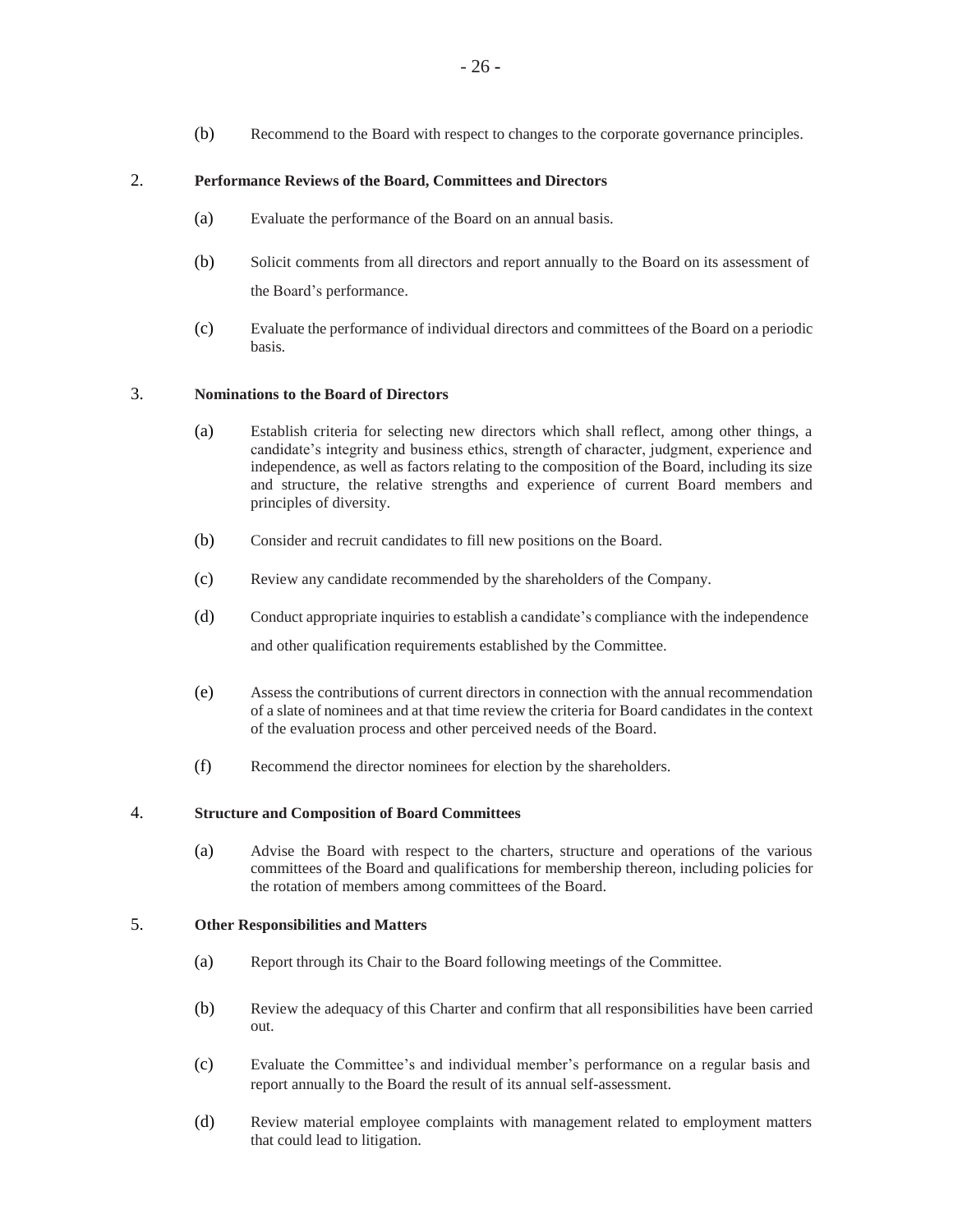## **IV. AUTHORITY**

The Committee has the authority to engage independent counsel and other advisors as it determines necessary to carry out its duties and to set and pay the compensation for any advisors employed by the Committee at the cost of the Company without obtaining Board approval, based on its sole judgment and discretion. In discharging its responsibilities, the Committee shall have full access to any relevant records of the Company.

## **V. TERM**

The members of the Committee shall be appointed by designation of the Board and shall continue to be a member thereof until the earlier of (i) the Board, at its discretion, decides to remove the member from the Committee, or (ii) the expiration of his or her term of office as a Director. Vacancies at any time occurring shall be filled by designation of the Board.

## **VI. MEETINGS**

The Committee shall meet at least once per year or more frequently as circumstances dictate. A majority of the members appearing at a duly convened meeting shall constitute a quorum and the Committee shall maintain minutes or other records of its meetings and activities. The Chair shall be responsible for leadership of the Committee, including scheduling and presiding over meetings, preparing agendas, overseeing the preparation of briefing documents to circulate during the meetings as well as pre-meeting materials, and making regular reports to the Board. These documents will be shared with the Board as needed to discharge the Committee's delegated responsibilities and stored in a centralized electronic archive administered by the Company's Secretary. In case of absence of the Chair, the participating Committee members will designate an interim Chair.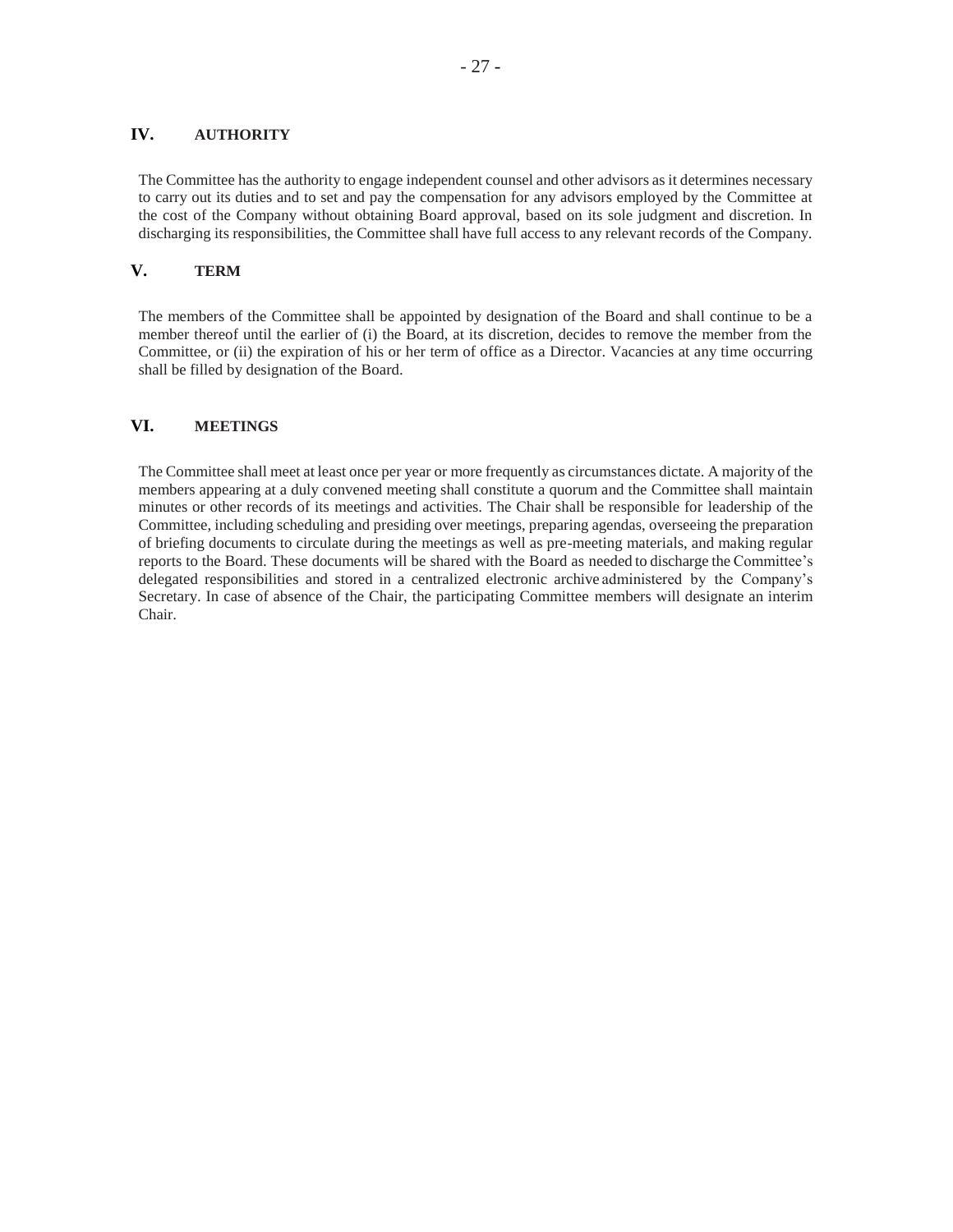## **SCHEDULE "C"**

### **COMPENSATION COMMITTEE CHARTER**

## **MAYFAIR GOLD CORP. (the "Company")**

### **COMPENSATION COMMITTEE CHARTER**

## **I. PURPOSE**

The Compensation Committee (the "**Committee**") will assist the Board of Directors (the "**Board**") of the Company in fulfilling its oversight responsibilities for:

- 1. executive compensation (including philosophy and programs),
- 2. management development and succession planning,
- 3. Board compensation, and
- 4. broadly applicable compensation and benefit programs.

### **II. COMPOSITION**

- 1. The Committee will be comprised of three or more directors as determined by the Board, a majority of whom will have been affirmatively determined by the Board to be "independent" under:
	- (a) applicable securities laws and regulations, including National Instrument 52-110 *Audit Committees* of the Canadian Securities Administrators; and
	- (b) the rules and policies of each stock exchange on which the Company's securities are listed for trading, including the TSX Venture Exchange.

The Chairperson of the Committee (the "**Chair**") shall be designated by the Board.

# **III. MEETINGS AND PARTICIPATION**

The Committee shall meet from time to time as circumstances dictate, but no less than once annually. The Chair or any two members of the Committee may call a meeting of the Committee. Meeting agendas will be prepared and provided in advance to members, along with appropriate briefing materials. The agenda will be set by the Chair.

The Company's chief executive officer (the "**CEO**") shall act as management liaison with the Committee. The Committee may invite such officers, directors and employees of the Company as it may see fit from time to time to attend meetings of the Committee and assist in the discussion of the Committee.

No business may be transacted by the Committee except at a meeting of its members at which a quorum ofthe Committee is present. A quorum for meetings of the Committee is a majority of its members.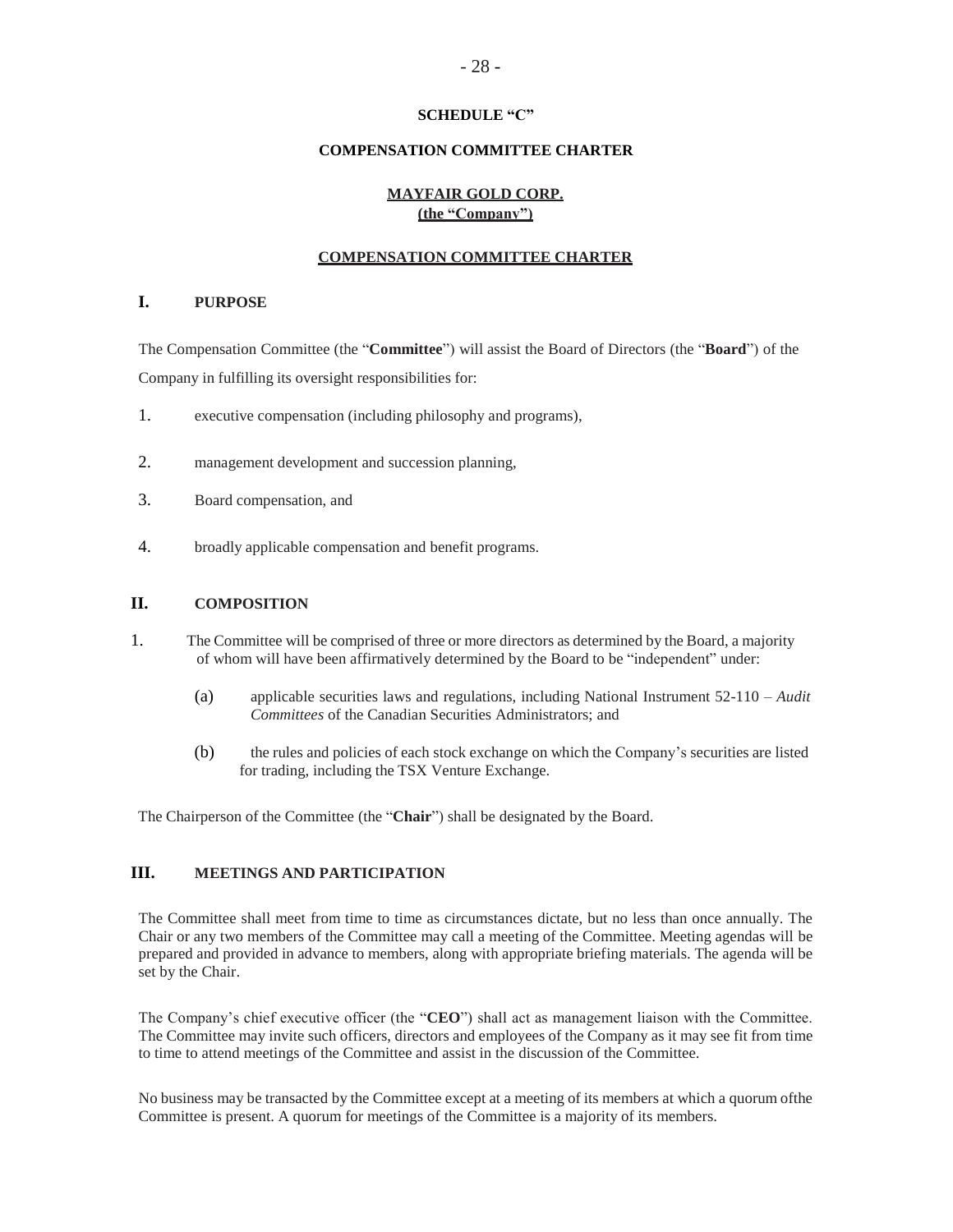The Committee shall keep minutes of its meetings in which shall be recorded all action taken by it, which minutes shall be approved by Committee members and be available as soon as possible to the Board.

# **IV. DUTIES, POWERS, AND RESPONSIBILITIES**

In discharging its responsibilities, the Committee shall:

## 1. **Executive Compensation**

- (a) Review and approve on an annual basis the corporate goals and objectives relevant to the CEO's compensation. The Committee shall evaluate at least once a year the CEO's performance in light of established goals and objectives and, based on such evaluation, shall, together with all other independent members of the Board, determine and approve the CEO's annual compensation, including, as appropriate, salary, bonus, incentive and equity compensation.
- (b) Review and approve on an annual basis the evaluation process and compensation structure for the Company's executive officers, including an annual executive salary administration program under which the parameters for salary adjustments (at the discretion of the CEO) for executive officers are established.
- (c) Review and make recommendations to the Board with respect to the adoption, amendment and termination of the Company's management incentive-compensation and equitycompensation plans, oversee their administration and discharge any duties imposed on the Committee by any of those plans.
- (d) Assess the competitiveness and appropriateness of the Company's policies relating to the compensation of the executive officers.

# 2. **Management Development and Succession Planning**

- (a) Review management's long-range planning for executive development and succession.
- (b) Develop a CEO succession plan.

# 3. **Board Compensation**

- (a) Annually review and recommend to the Board a compensation package for members of the Board. In considering the Director compensation package, the Committee may take into consideration the relative responsibilities of Directors in serving on the Board and its various committees. The Committee may request that management report to the Committee periodically on the status of the Board's compensation package in relation to other similarly situated companies.
- (b) Directors who are employees of the Company shall not be compensated for their services as Directors.
- (c) The Committee shall review annually any stock ownership guidelines applicable to Directors and shall recommend to the Board revisionsto any such guidelines as appropriate.